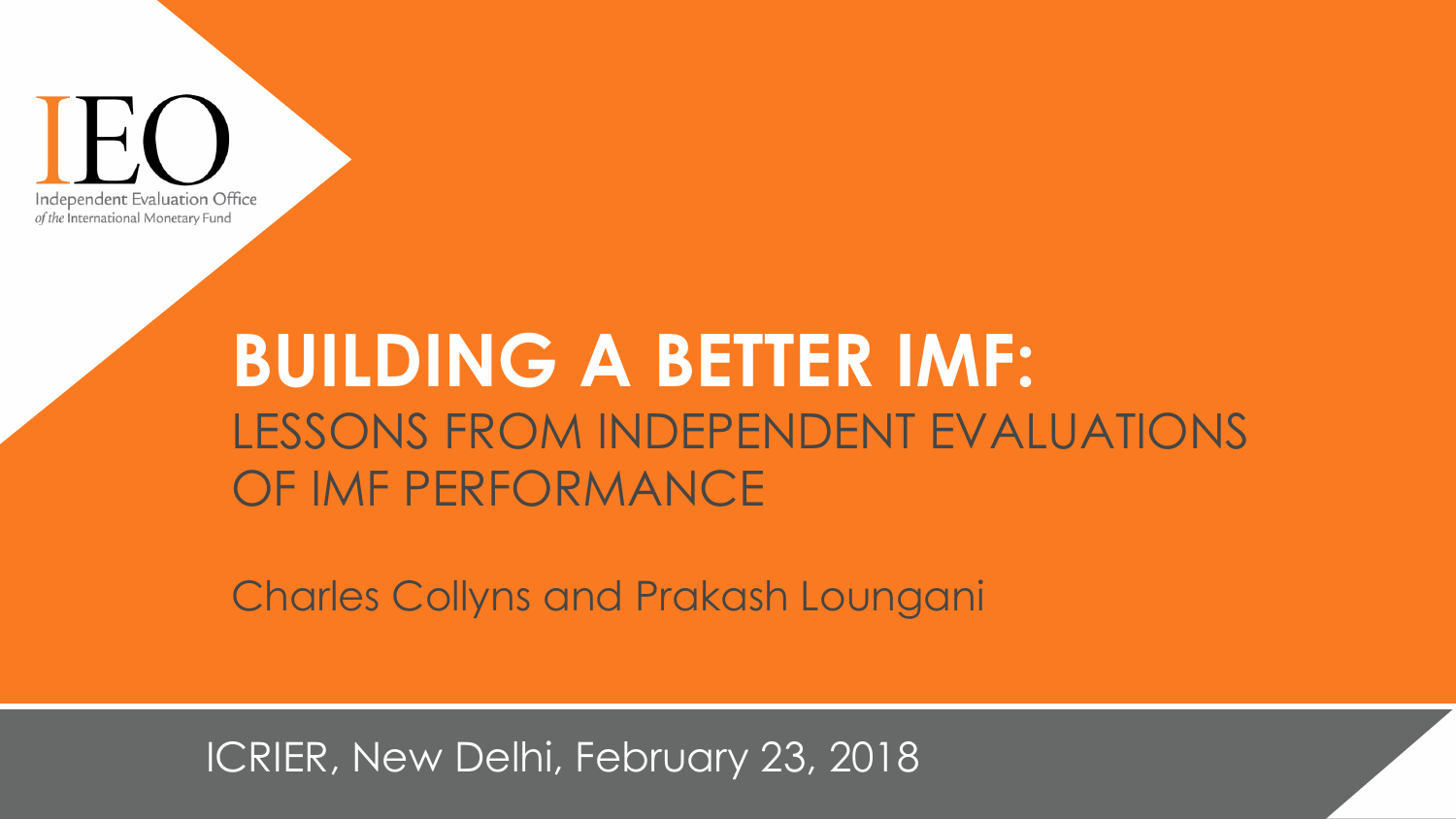## **Roadmap**

Monetary Fund

**Challenges** faced by the IMF

- Crises
- Changing world

**Adaptation**: How has the IMF responded?

- Surveillance, lending, technical assistance
- Governance

**Evaluation**: How well has the IMF adapted?

- Role of the IEO
- Lessons from IEO evaluations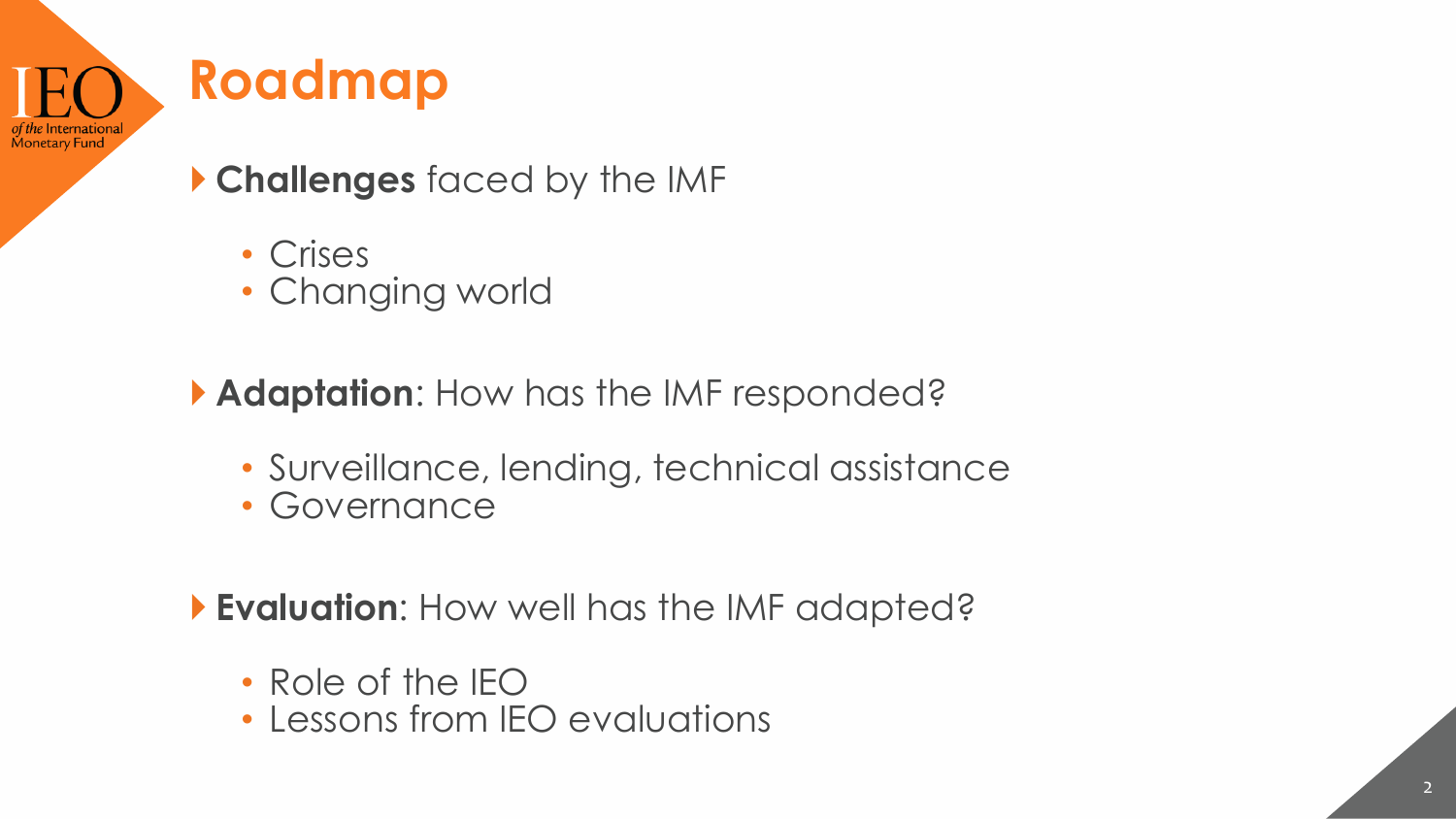

# **CHALLENGES WHAT CHALLENGES HAS THE IMF FACED?**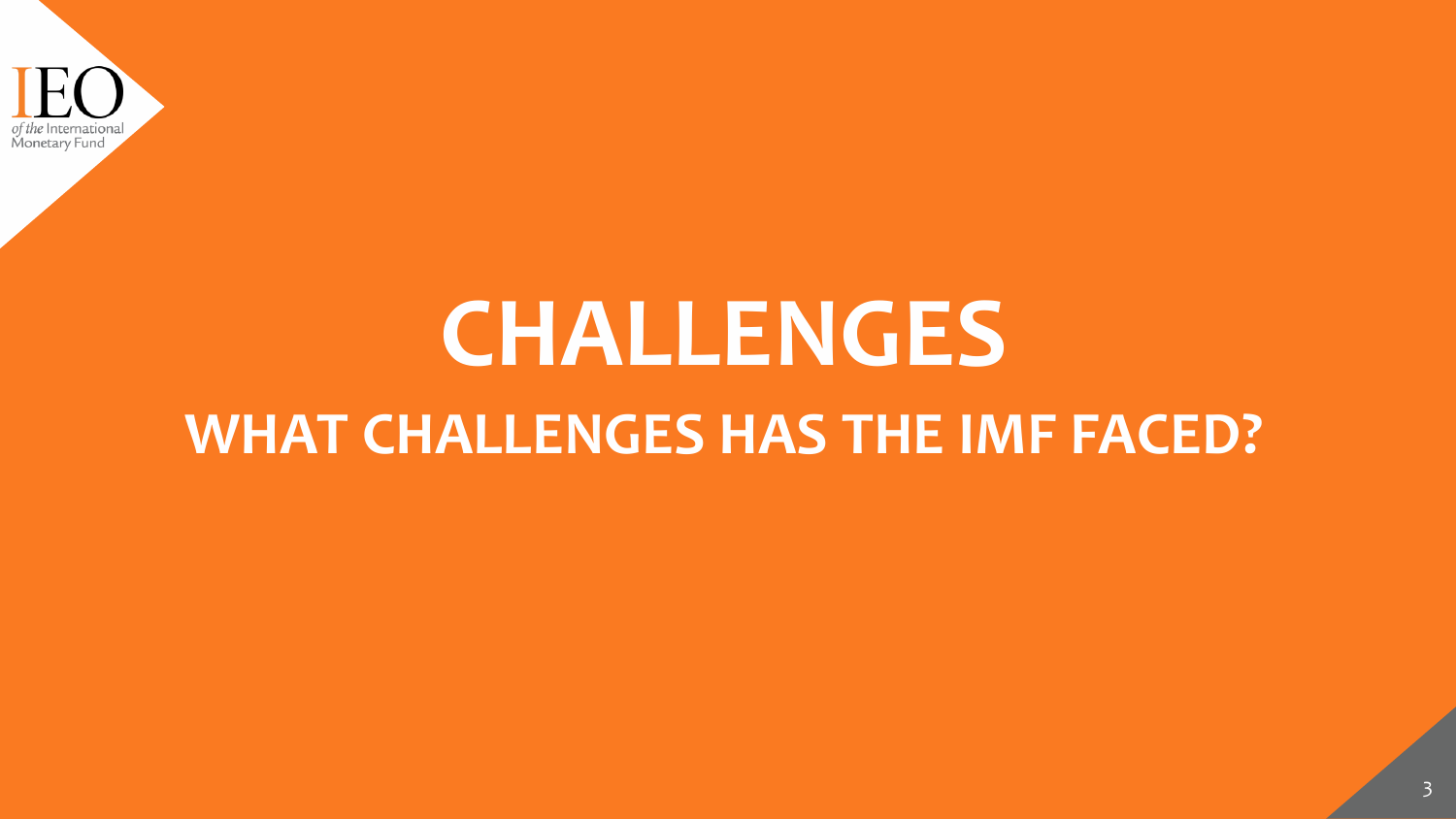

**1971 Collapse of the Bretton Woods system Latin American debt crisis 1991 Collapse of the Soviet Union Tequila crisis ("First crisis of the 21st century") Asia crisis Latin American crisis 2.0 Global financial crisis Euro area crisis 20?? ????**

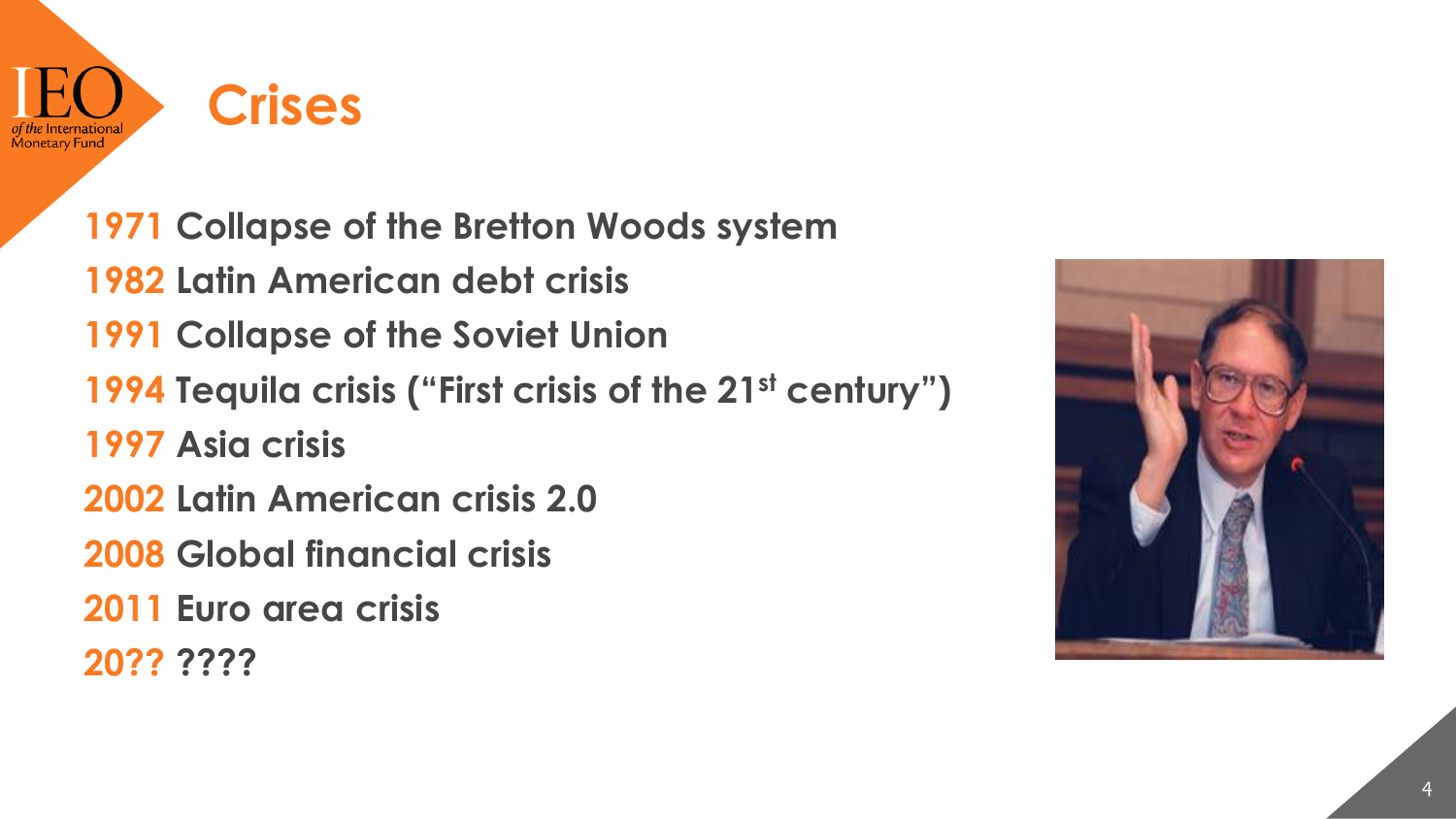# **Dealing with a Globalized, Multipolar World**

Fall of the Soviet Union: demise of central planning

**Trade opening, cross-border supply chains** 

Open capital accounts, massive volatile capital flows;

Exchange rate variability

Rise of emerging markets

Expansion of the European Union



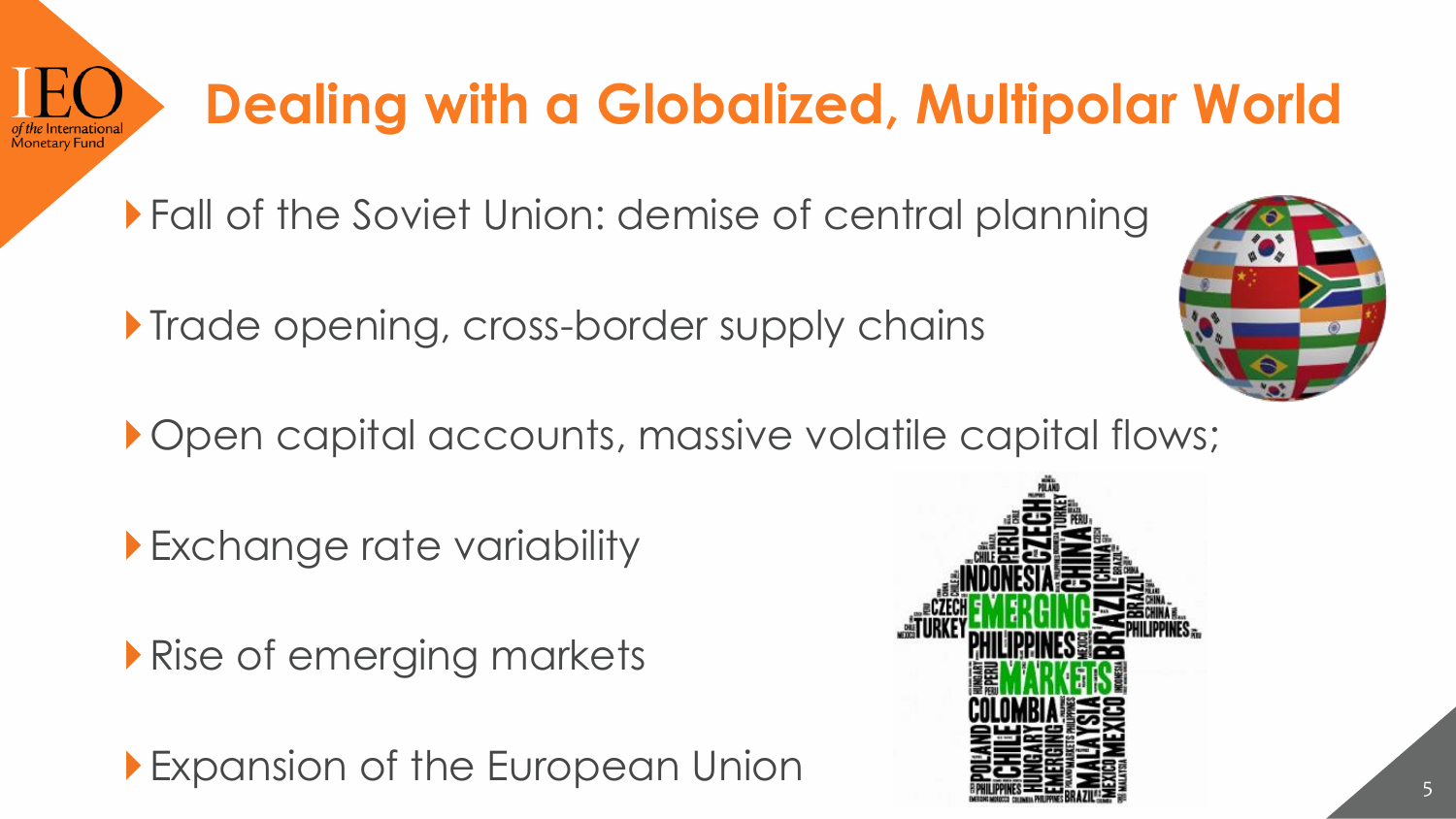### **Dealing with Discontent** Monetary Fund

#### *Periodic crises*

EM crises in 1997-2002; AE crises in 2008-12

#### *Secular stagnation*

- Declining productivity growth; aging populations
- **Falling real interest rates/search for yield**



#### *Secular exclusion*

- Stagnant median incomes in advanced economies
- Rising inequality within many countries, advanced and emerging
- Stalled process of income convergence
- Global challenges: fragile states; climate change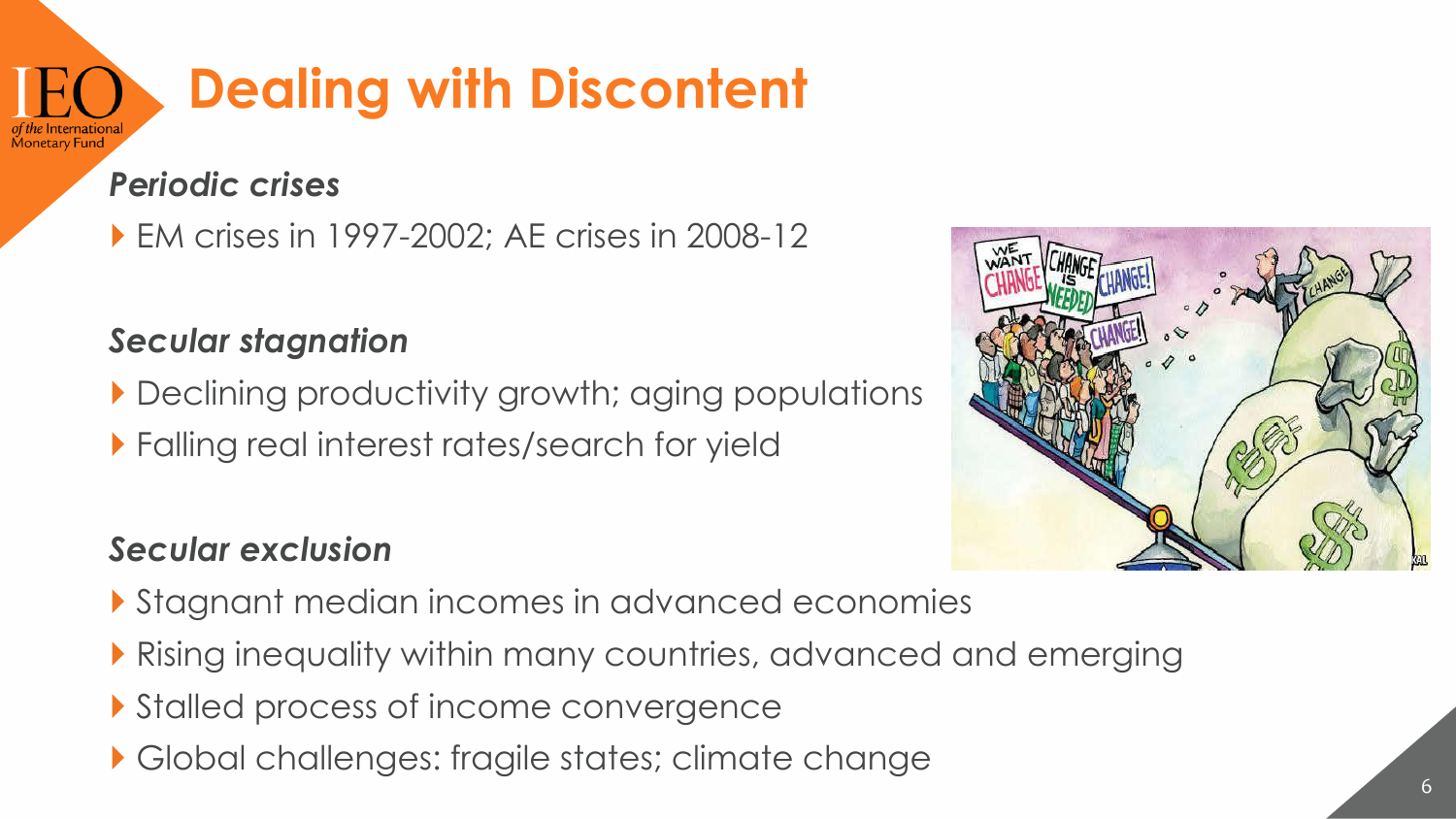

# **ADAPTATION HOW HAS THE IMF RESPONDED TO THE CHALLENGES?**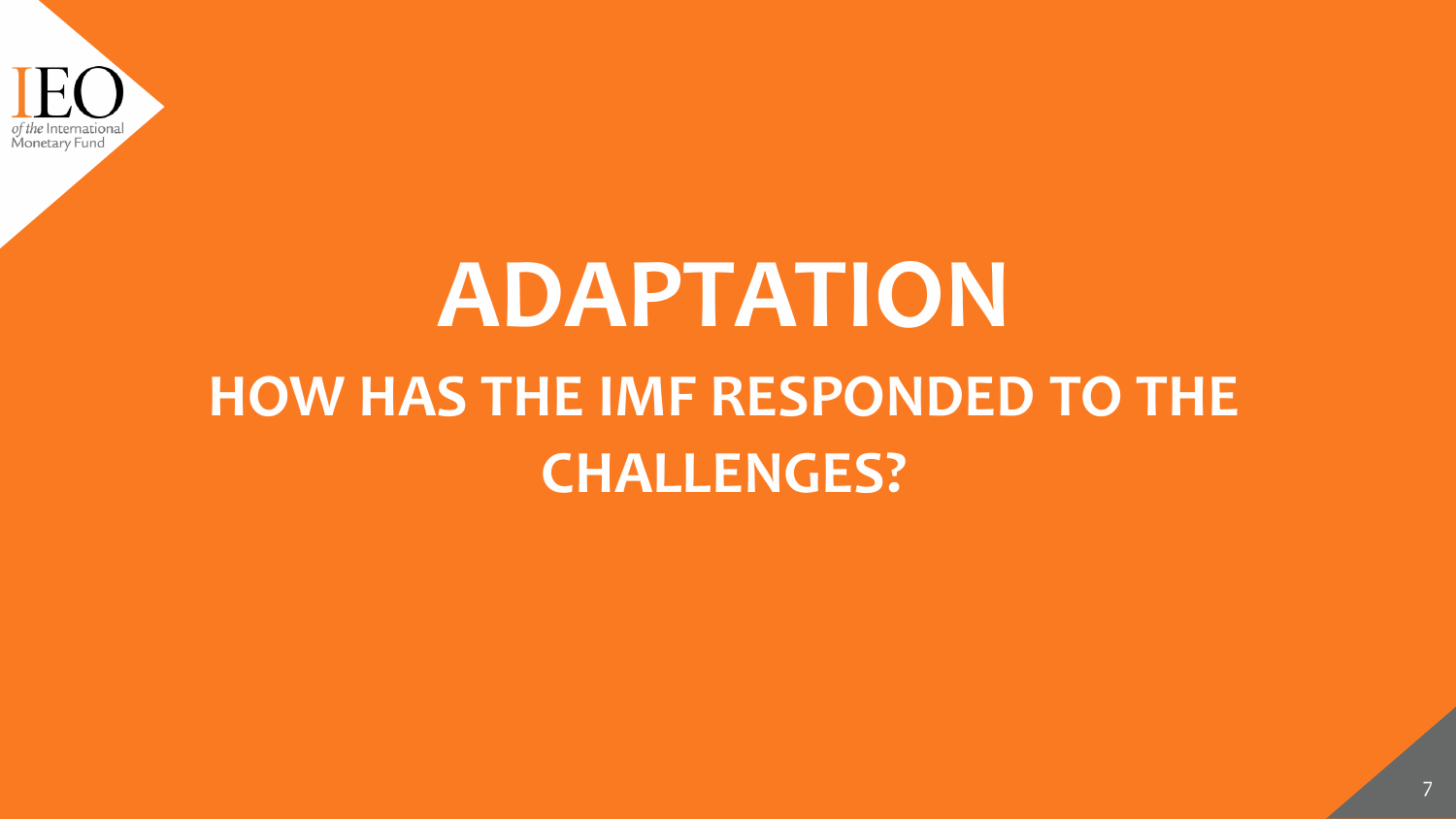# **How has the IMF Adapted: Surveillance**

#### Increased **transparency**

- Publish annual consultations with countries; increased outreach
- Built up **tool kit**

*A*onetary Fund

- Better forecasts; risk and vulnerability assessments; spillover analysis
- Bolstered work on **external sector** issues
	- External Sector Report; "Institutional view" on capital account liberalization
- Reinforced **financial surveillance**
	- Financial Sector Assessment Program; mainstreaming macro-financial work
- Toward an **inclusive growth paradigm**: new macro-critical areas
	- Labor markets; Inequality; gender; climate change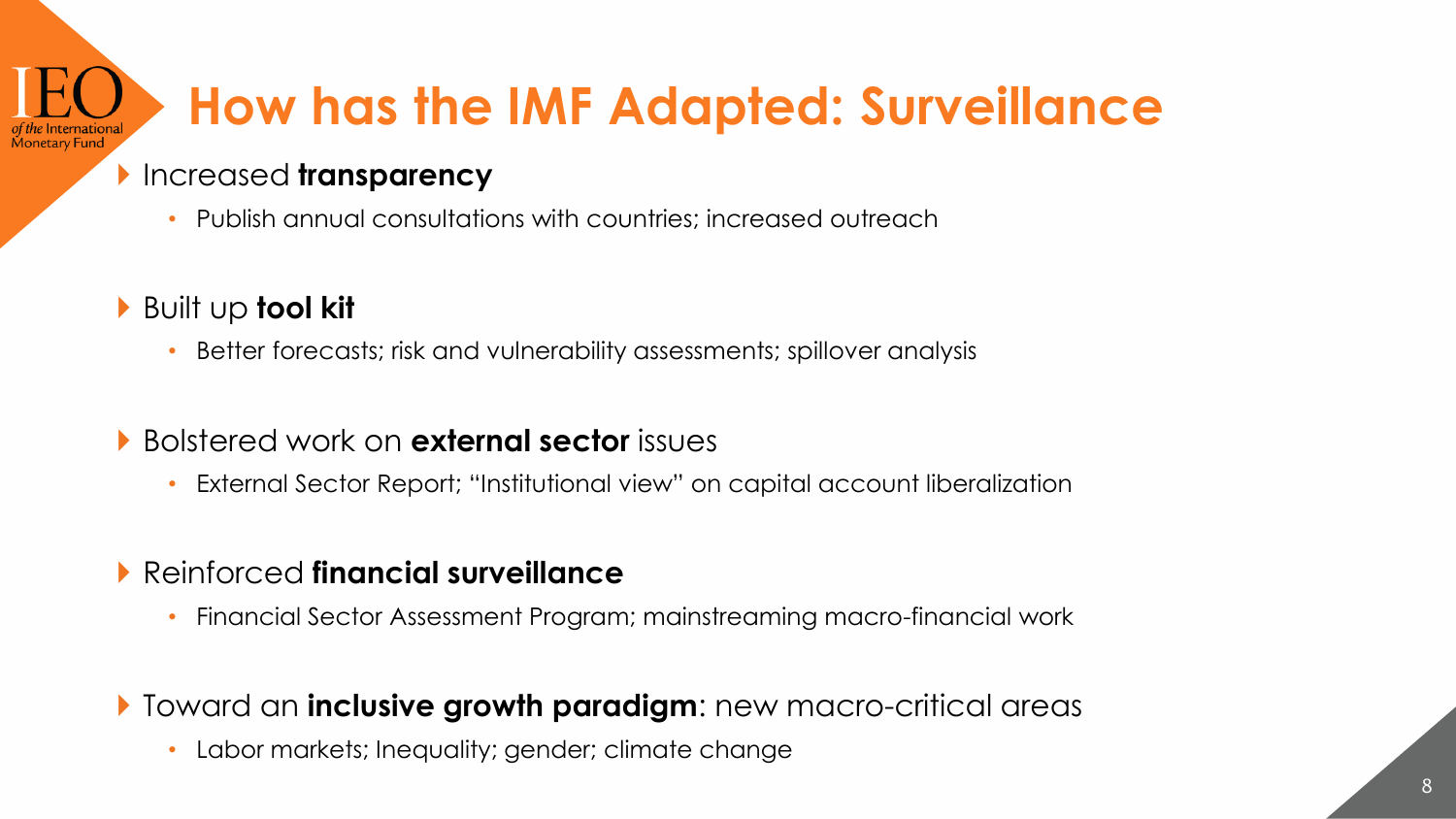# **How has the IMF Adapted: Lending**

- **Lending capacity tripled to around \$750 billion**
- ▶ Exceptional access
	- Greece (2010) 3,200% of quota, Korea (1997) 1,900% of quota
- ▶ Working with regional partners
	- **European Commission, Chiang Mai Initiative**
- Introduce insurance facilities/global financial safety net
- More resources for concessional financing
- New support for natural disasters/post conflict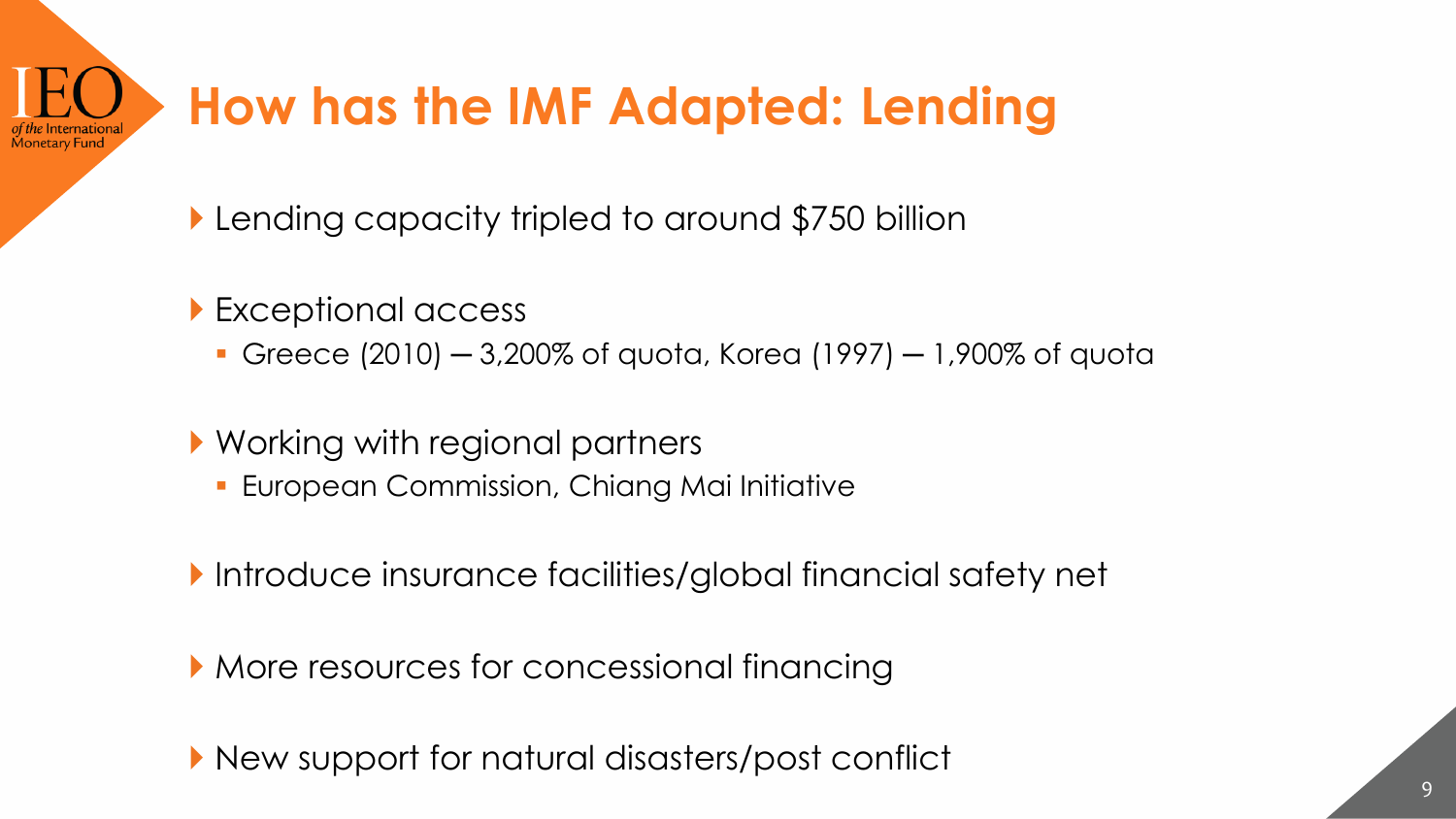### **How has the IMF Adapted: Capacity Building** Monetary Fund

- Rising external funding
- **Regional technical assistance centers**
- **Training to build staff financial expertise**
- Increased technical assistance on regulation and supervision/financial stability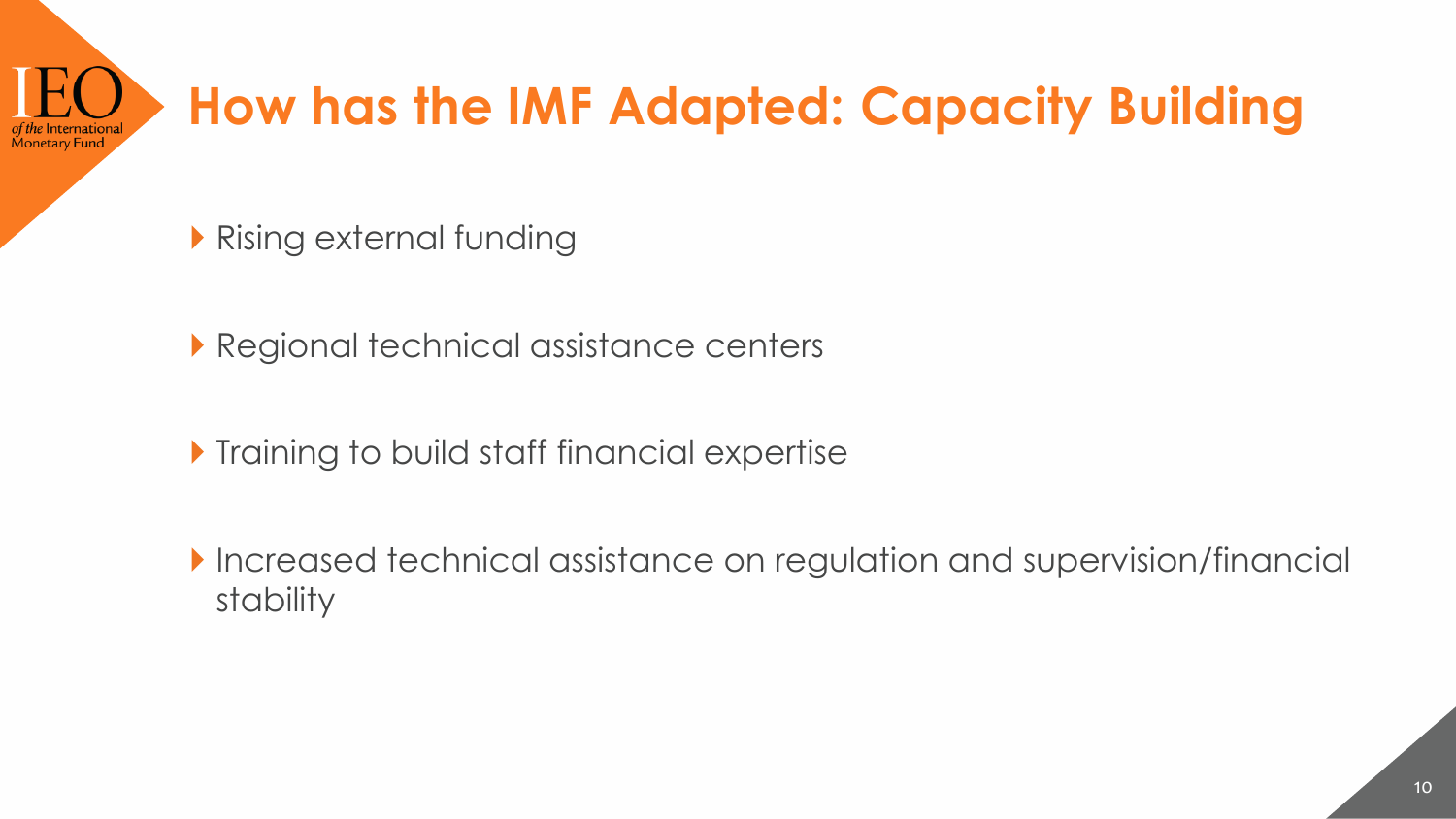# **How has the IMF Adapted: Governance**

### Quota and voice reform

- 6 percentage point shift to emerging markets and developing economies
- All BRIC among top ten IMF shareholders

### SDR reform

Monetary Fund

• RMB recognized as freely usable currency and included in the SDR basket

**From G7 to G20** 

Dealing with regional entities ("troika")

Evaluation and institutional learning

• Setting up of the IEO is one of the adaptations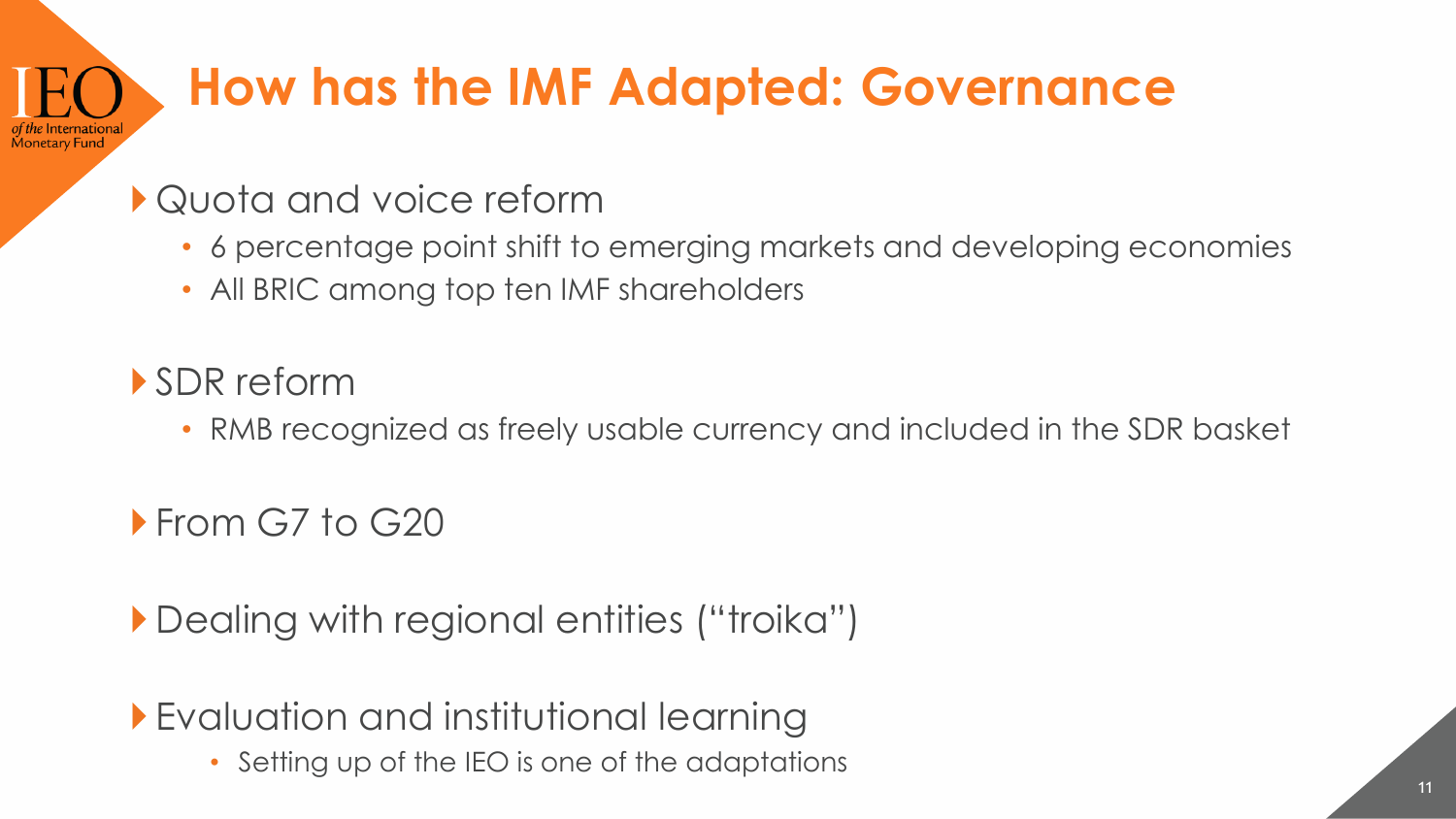

### **Governance: IMF Quota Share vs. GDP Share**







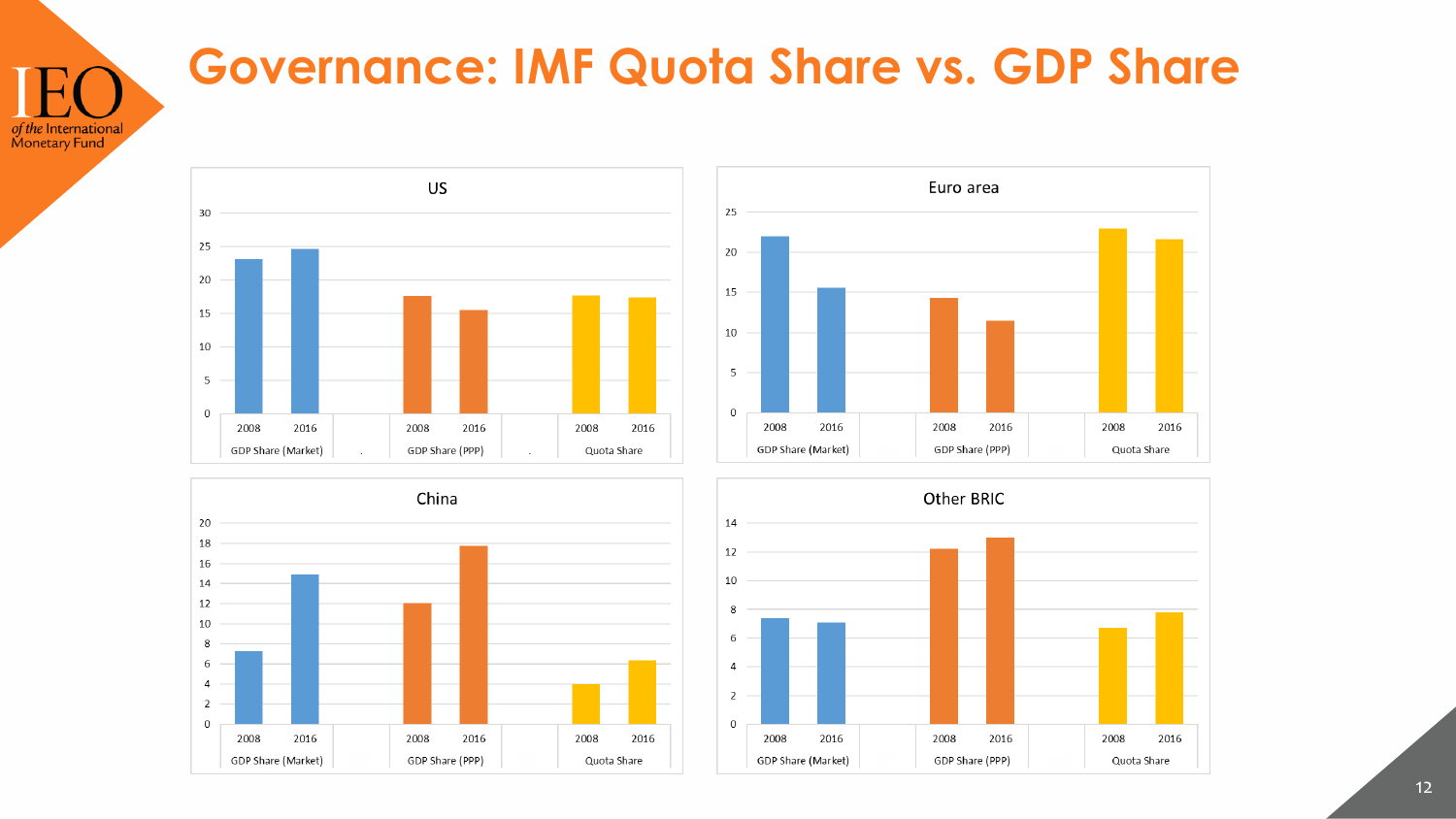

# **EVALUATION HOW WELL HAS THE IMF ADAPTED?**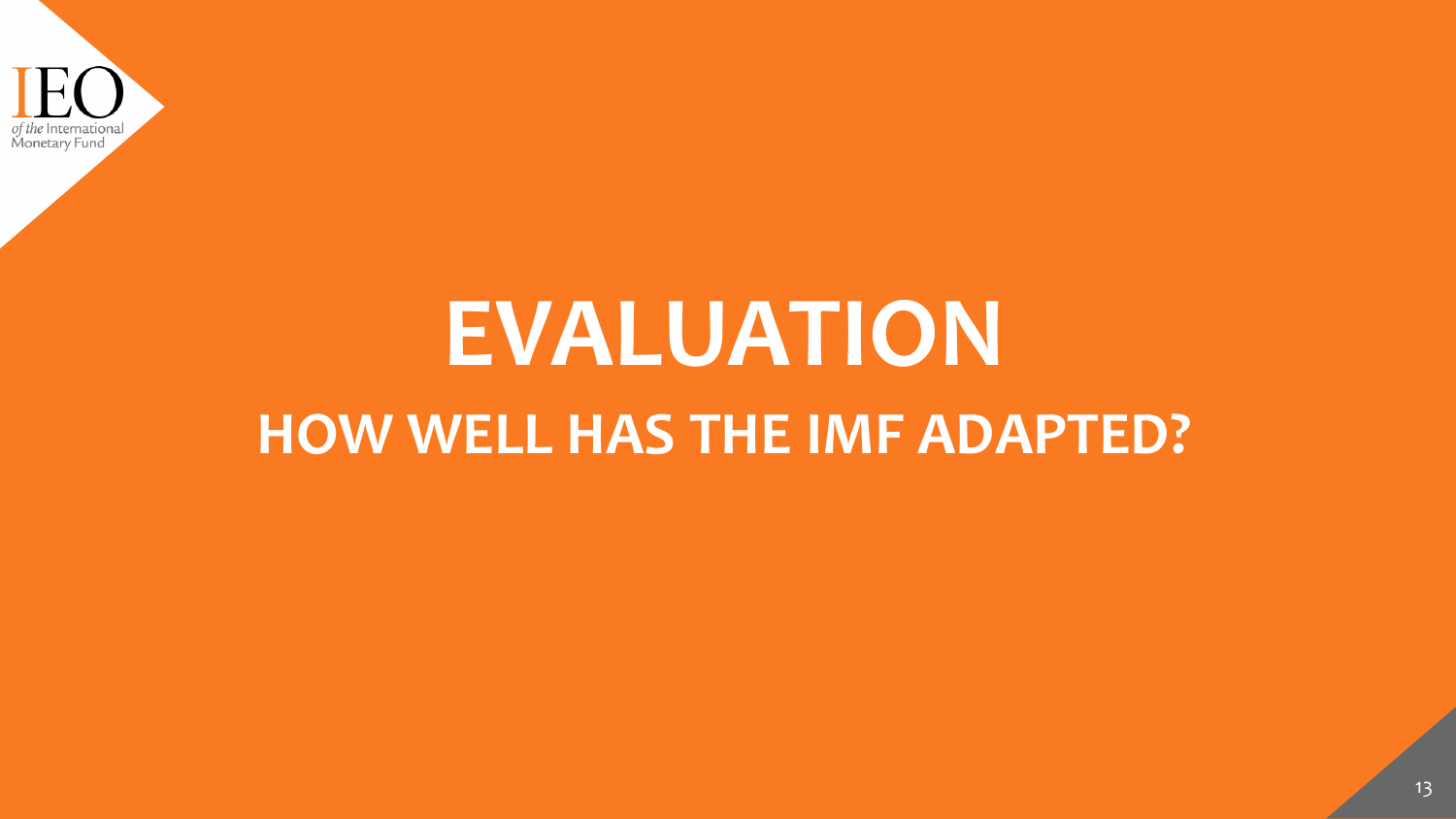#### **IEO Origins and Mandate** Monetary Fund

- Established in 2001
- Conducts independent and objective evaluations of Fund policies, activities, and products
- **Inree interrelated objectives:** 
	- "Support the Executive Board's institutional governance and oversight responsibilities" by supporting **accountability**
	- "Enhance the **learning** culture within the Fund" by increasing the ability to draw lessons and integrate improvements
	- "Strengthen the Fund's external credibility" through enhanced **transparency** and two-way communication
- Constraint: don't interfere with current operations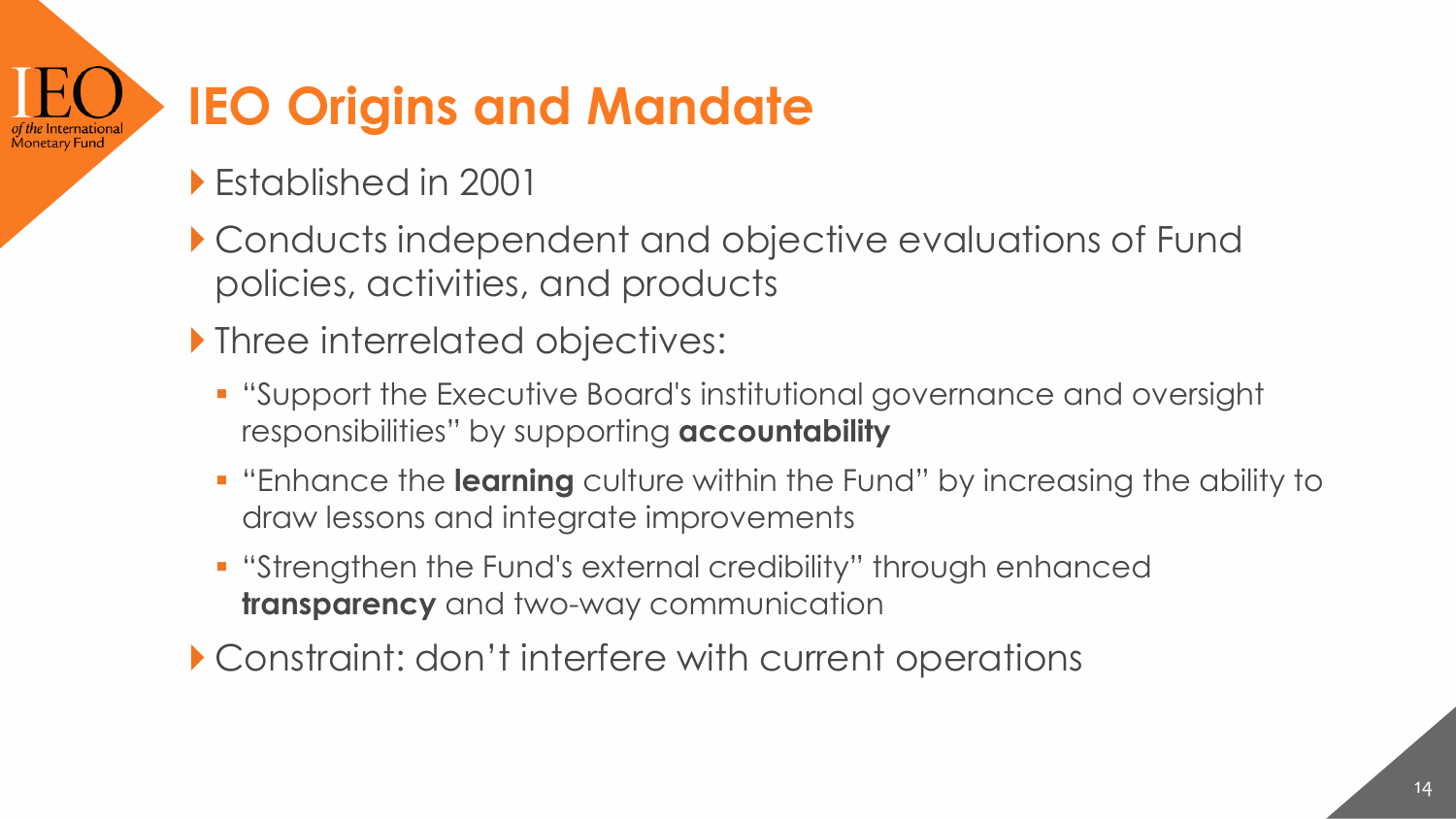#### **IEO Governance ─ "Independence is Crucial" Monetary Fund**

- Independent of IMF Management and Staff
- Operates at "arm's length" from the Executive Board
	- **Director responsible for topic selection and hiring**
- Entitled to access all internal information with limited exceptions
- Budget independent from the IMF's (about ½ percent of total) but subject to same control process
- **External reviews every five years**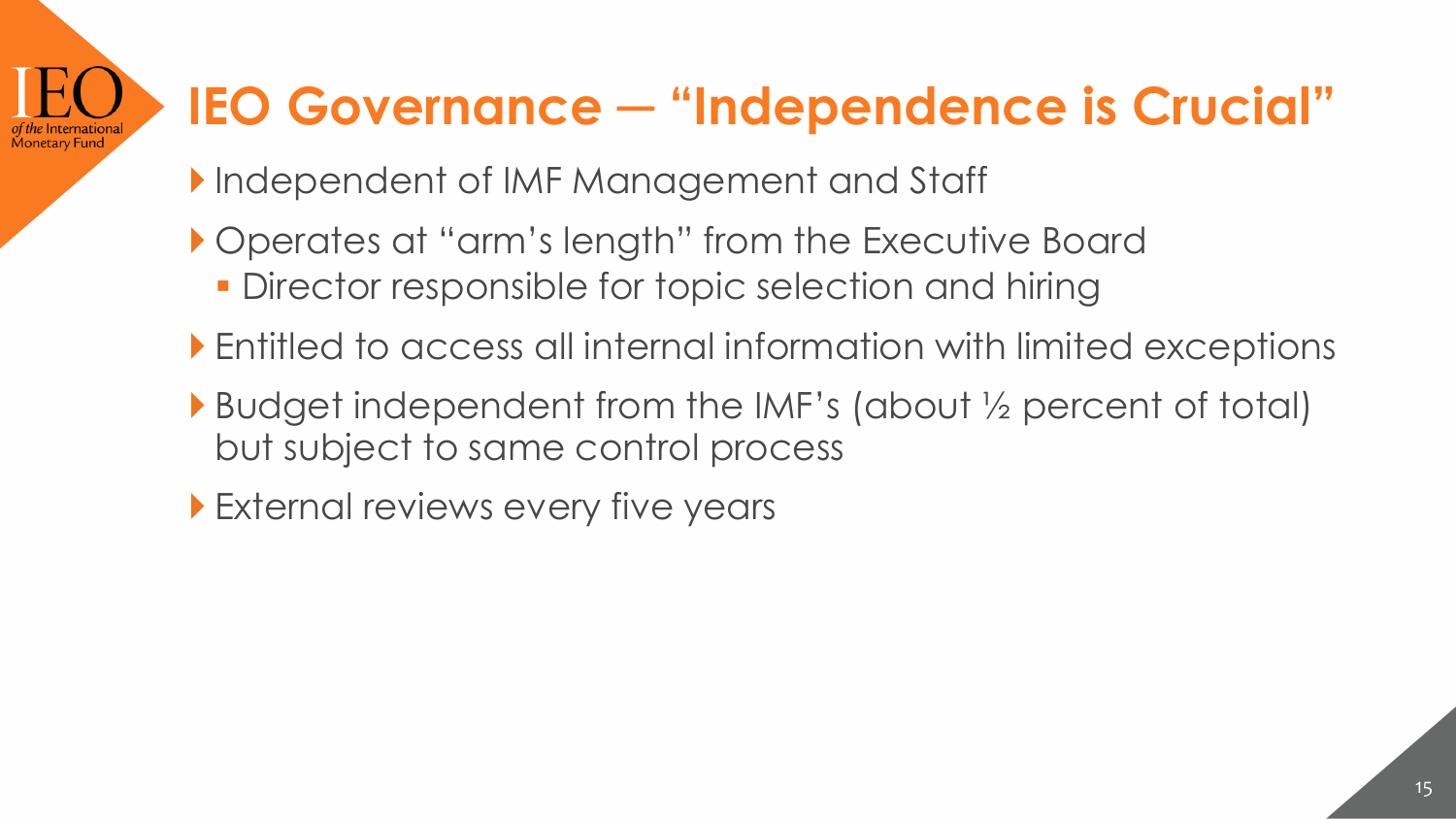#### **IEO Strategic Focus ─ "Less is More"** of the International Monetary Fund

|                                                                 | <b>AfDB</b> | <b>AsDB</b> | <b>EIB</b> | <b>IADB</b> | <b>IEO</b> | <b>WBG</b> |
|-----------------------------------------------------------------|-------------|-------------|------------|-------------|------------|------------|
| <b>Total Administrative Budget</b><br>(% of parent institution) | 1.7         | 1.9         | 0.4        | 1.3         | 0.5        | 1.3        |
| Total staff (number)                                            | 36          | 54          | 14         | 47          | 15         | 104        |
| Consultants (% budget)                                          | 47          | 30          | 40         | 25          | <b>20</b>  | 50         |
|                                                                 |             |             |            |             |            |            |

Source: Evaluation Cooperation Group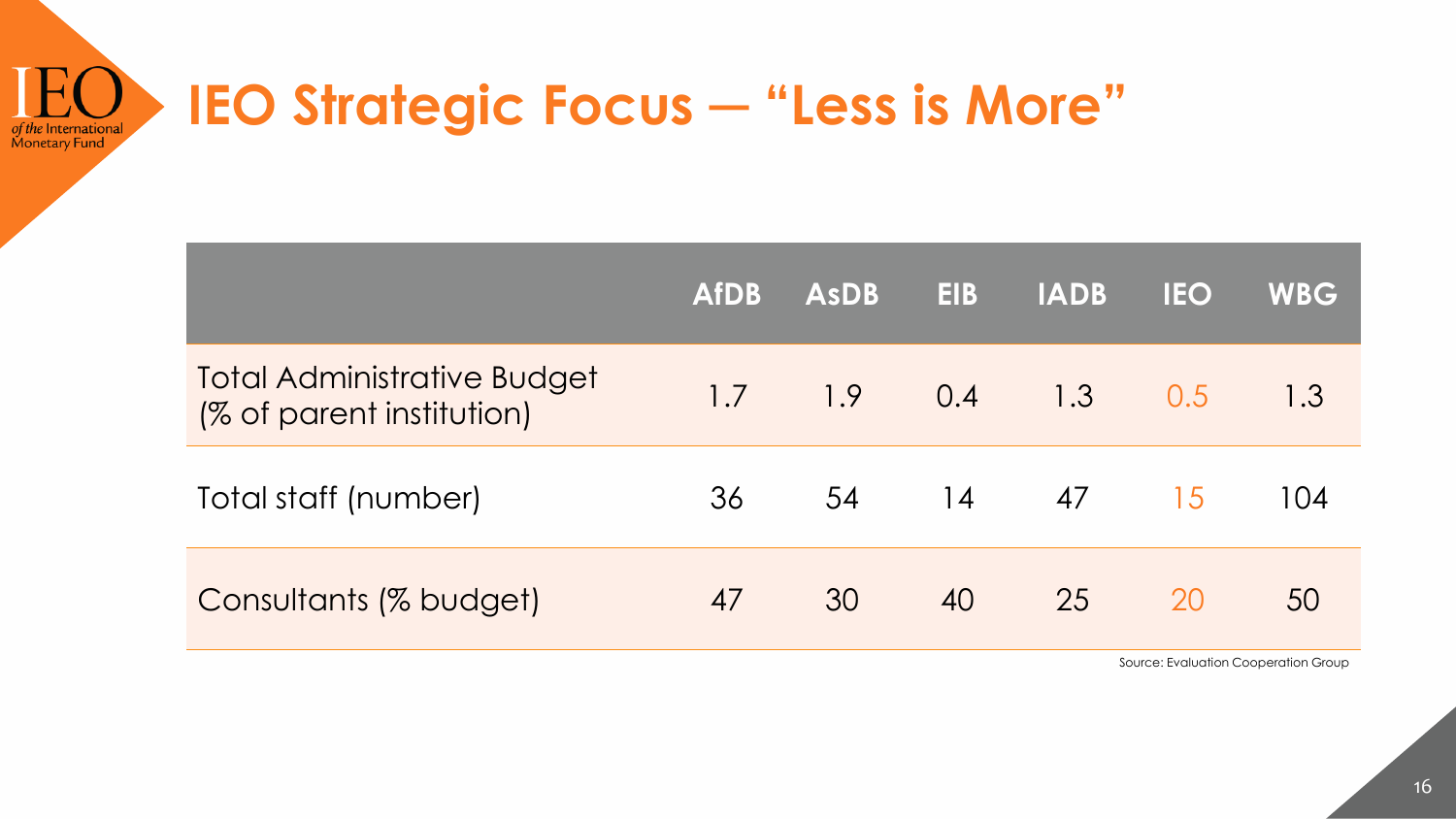

#### **Topic Selection**

•*Consultations with stakeholders on the work program*

#### **Draft Issues Paper**

•*Posted on website and comments solicited*

#### **Evaluation Work**

•*Interviews and surveys of key stakeholders*

#### **Draft Report** •*Shared with IMF staff for factual corrections only*

#### **Final Report Issued to the Executive Board**

•*Published with Management comments and Summary*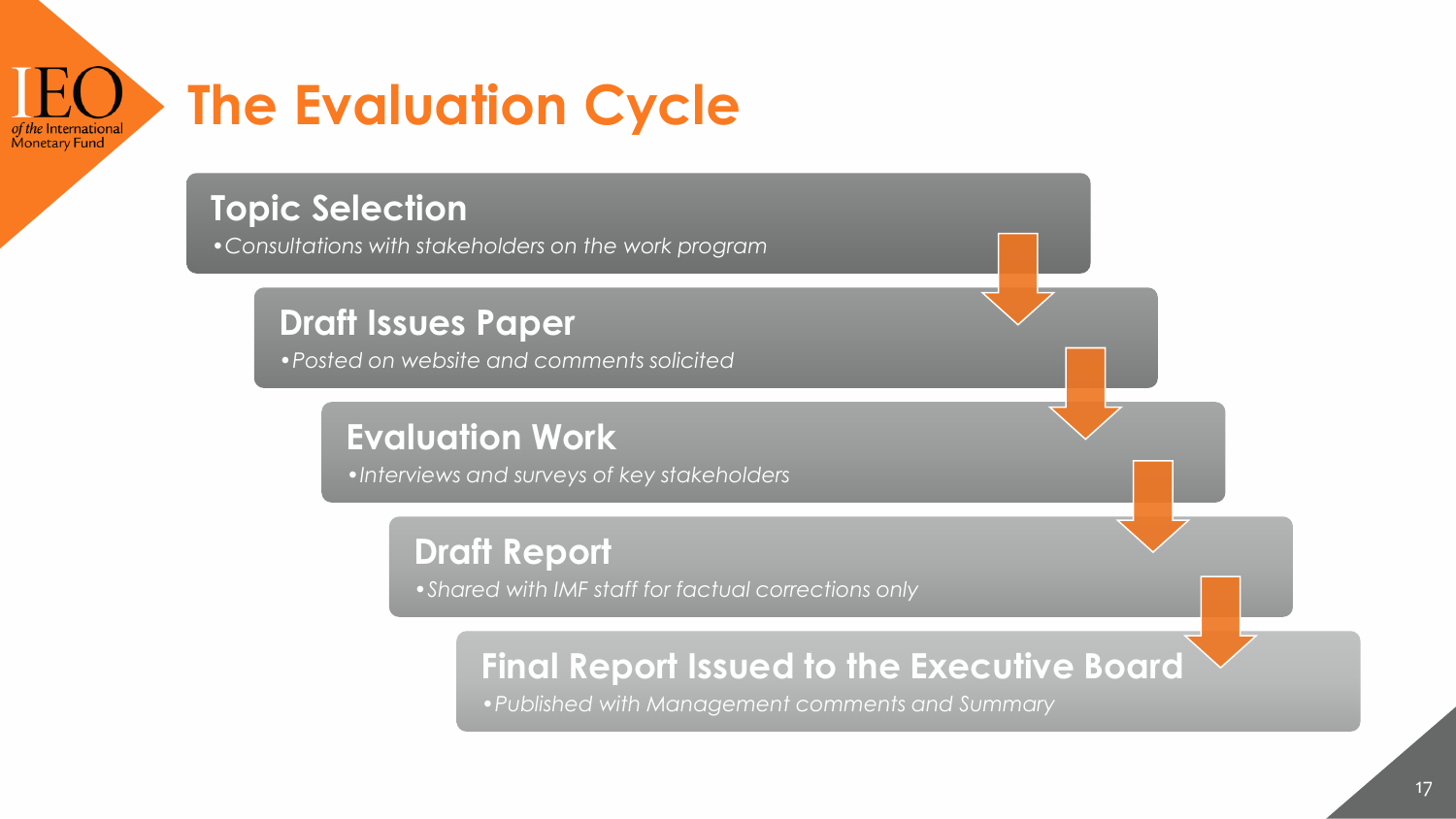

## **Follow Up Process**

#### **Board Discussion**

•*Explicit endorsement of recommendations that receive support*

#### **Management Implementation Plan (MIP)**

•*Actions to implement endorsed recommendations*

#### **Periodic Monitoring Review (PMR)**

•*Annual stocktaking on implementation of MIPs*

#### **IEO Outreach**

•*Outward (civil society, think tanks) and inward (IMF Board and staff)*

#### **Recurring Issues Report**

•*Five-year cross-cutting look at recurring issues*

#### **Evaluation Update**

•*Ten-year revisit to review progress*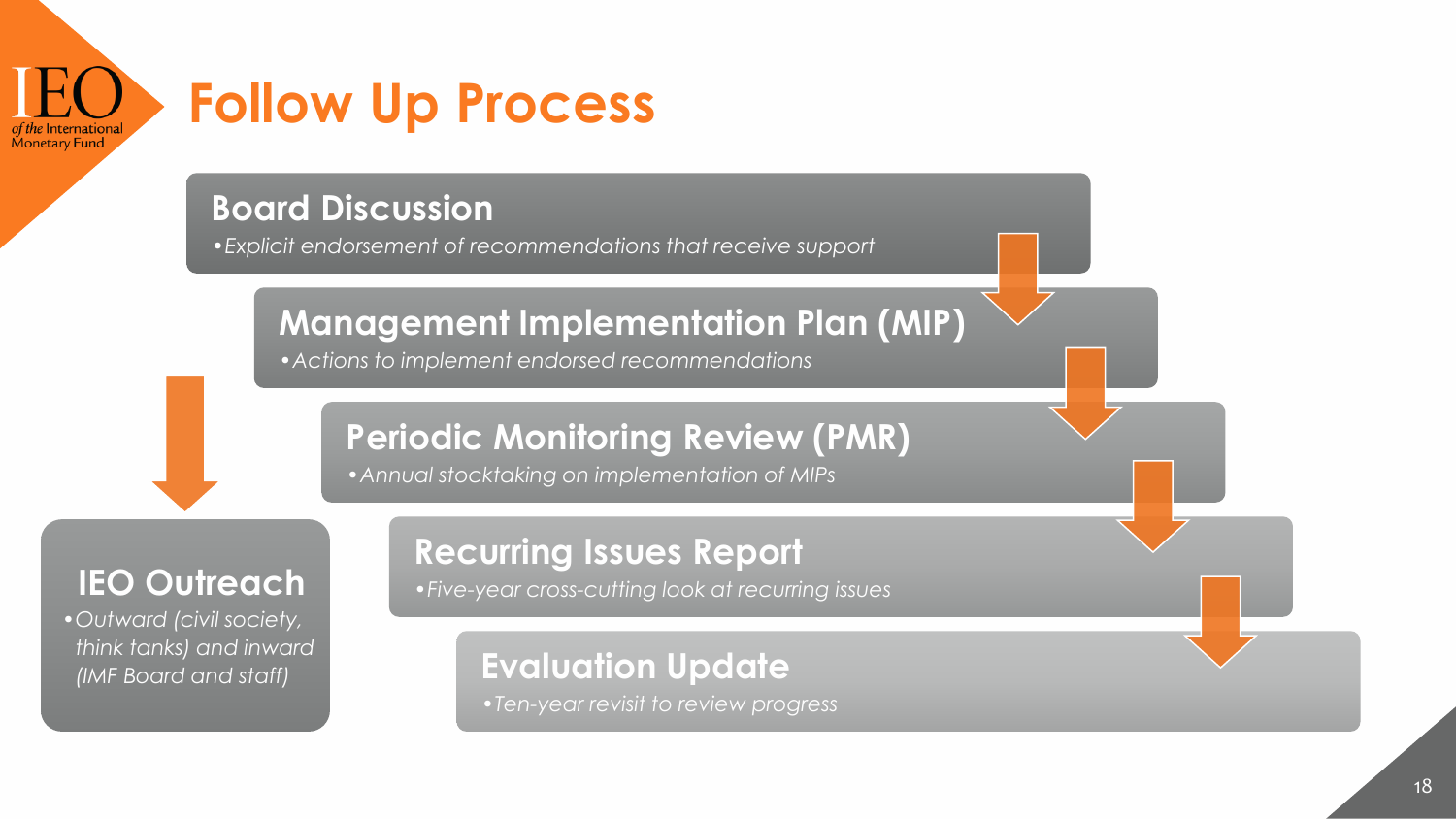

#### **Recent evaluations:**

- ▶ The IMF and Social Protection (2017)
- The IMF and the Crises in Greece, Ireland, and Portugal (2016)
- Behind the Scenes with Data at the IMF (2016)

#### **Recent Updates:**

- **IMF Exchange Rate Policy Advice (2017)**
- Multilateral Surveillance (2017)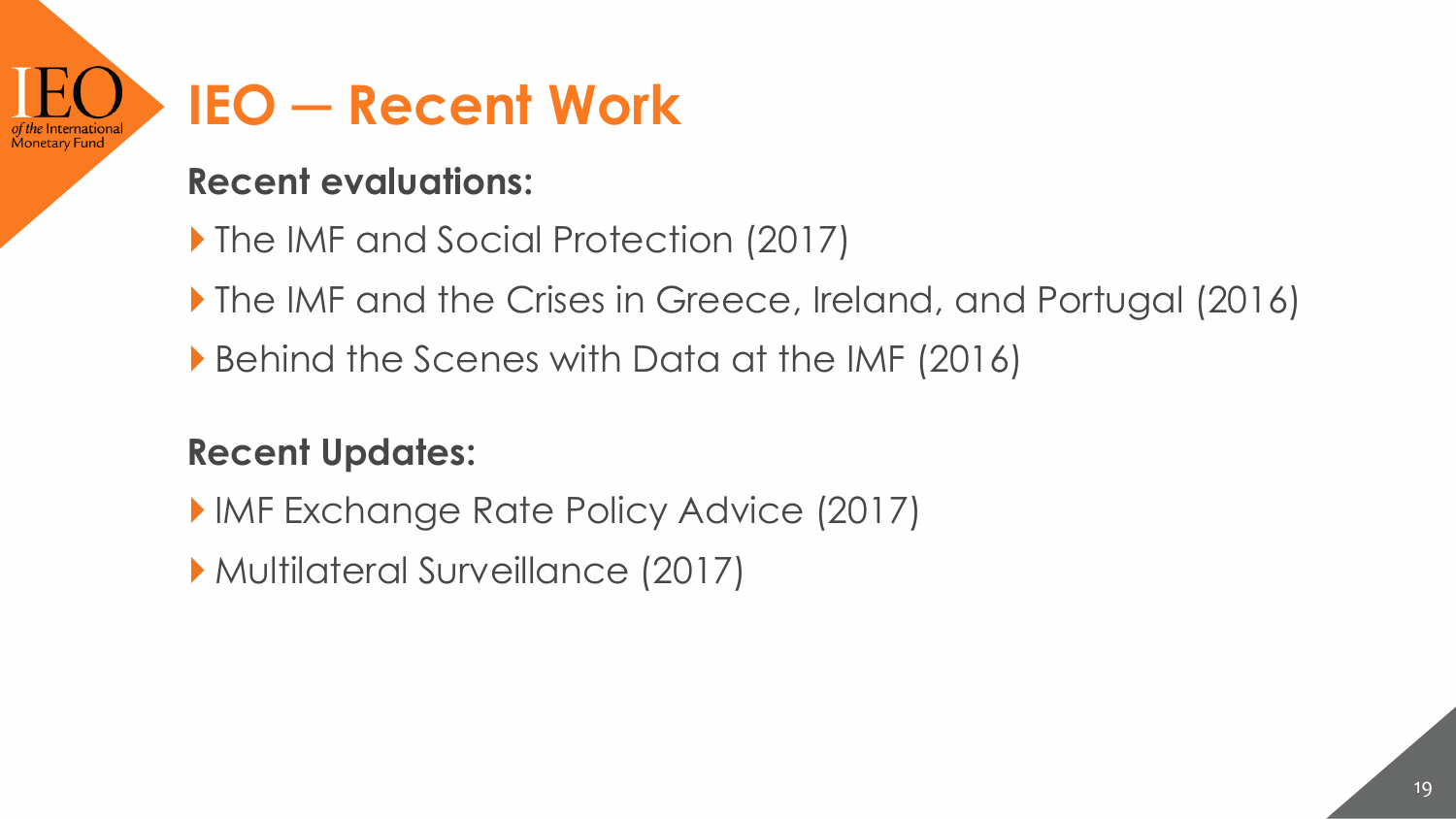## **The IMF and the Crises in Greece, Ireland and Portugal**



**Monetary Fund** 

#### **Why this evaluation?**

- Major challenge for IMF crisis management
	- Scale of financing need and potential sovereign debt problems
	- **Need to work with European** partners
	- **Questions about** evenhandedness and transparency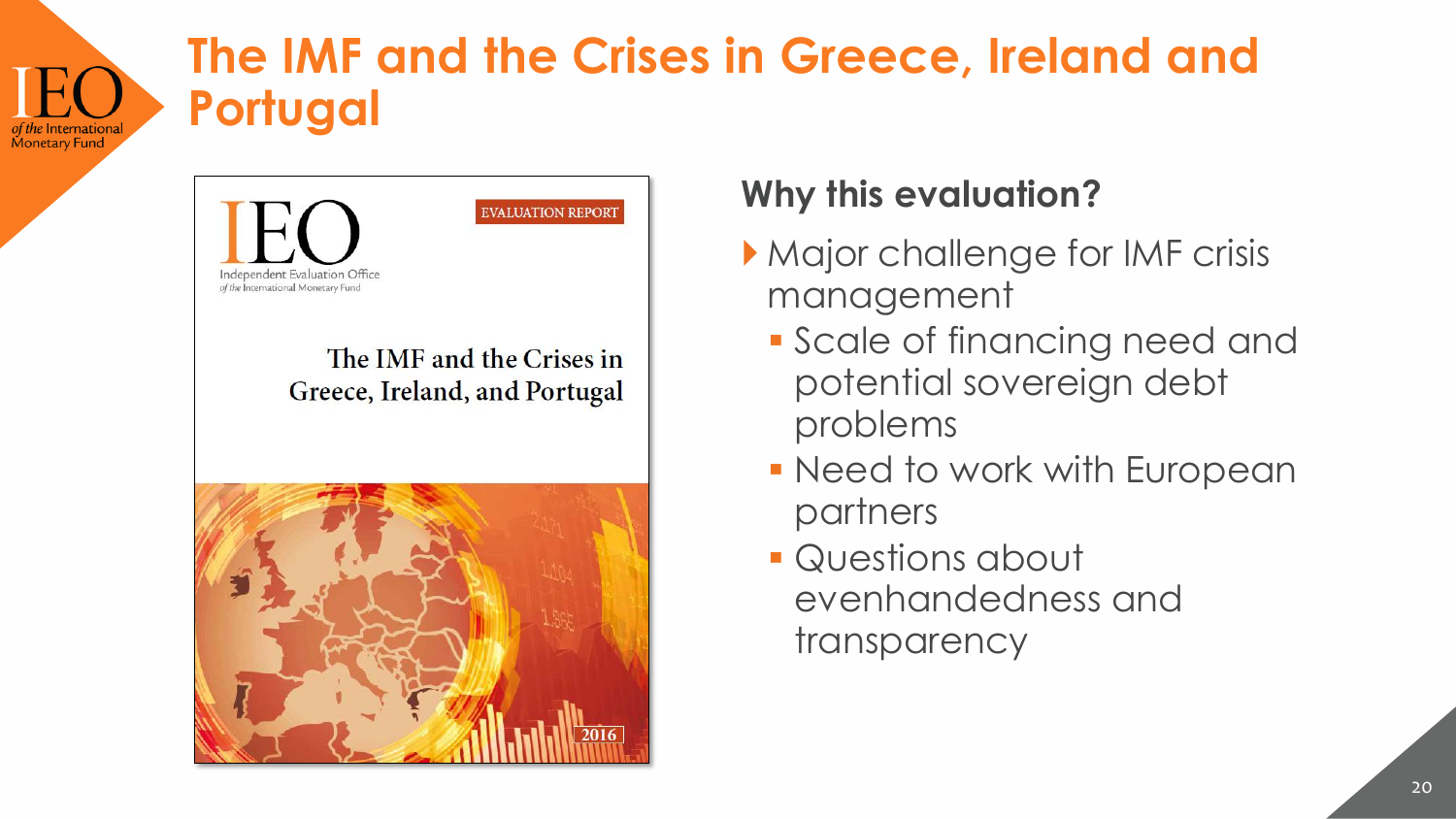## **The IMF and the Crises in Greece, Ireland and Portugal — Key Findings**

- **Surveillance**: IMF, like others, underestimated build-up of risks
- **Decision-making**: Rushed modification to exceptional access policy, reduced role of Executive Board

### **Working with European partners**:

Monetary Fund

- **Exampromised agility as crisis manager**
- **political pressures on technical judgements**
- Lack of framework for working with currency unions/RFAs
- **Program design:** lack of realism in projections led to underestimation of scale of problem
- **Accountability and transparency**: need for improved Board record keeping and renewed commitment for IEO access to sensitive documents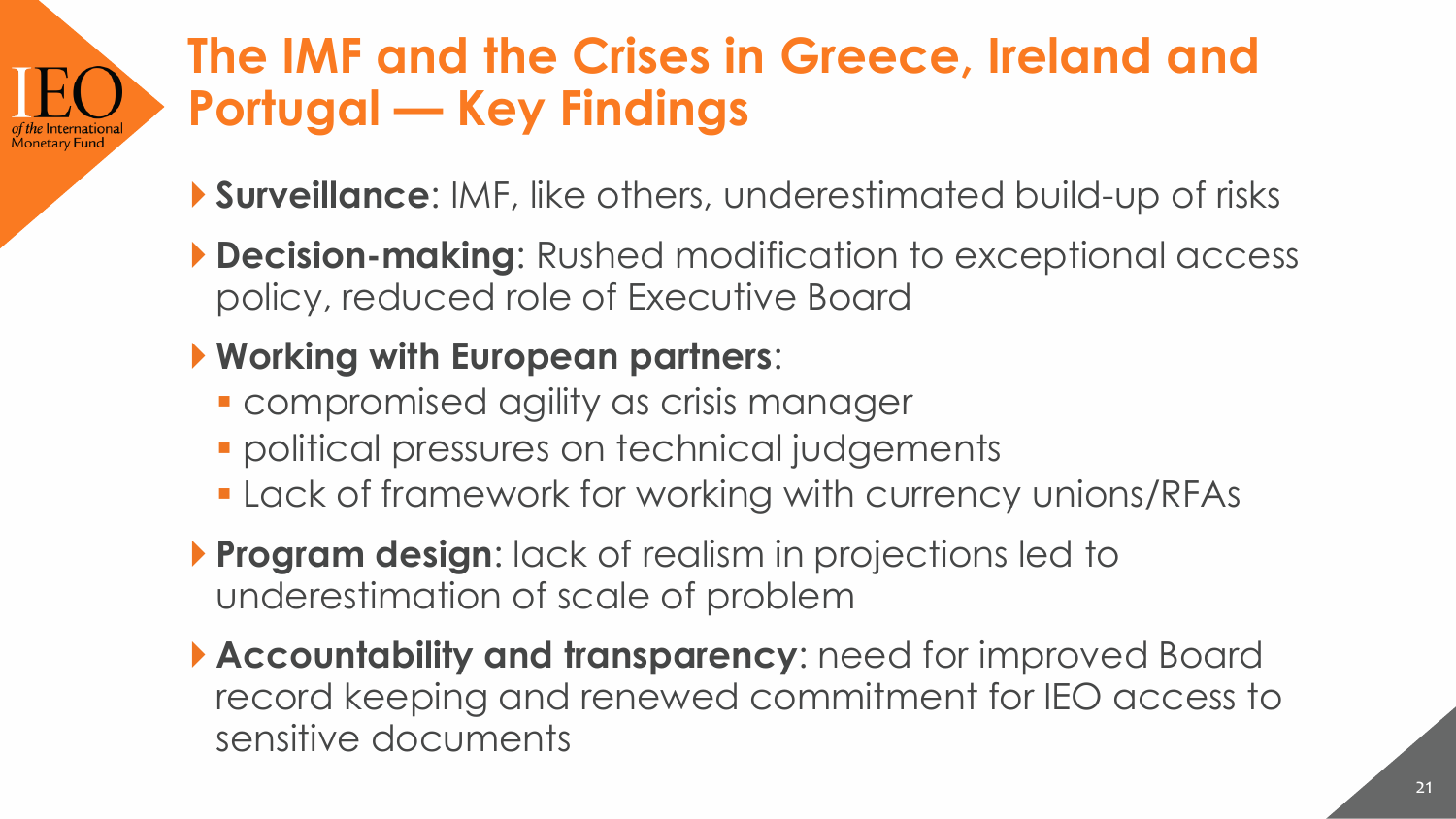#### **The IMF and the Crises in Greece, Ireland and Portugal — Reactions and Follow-Up** Monetary Fund

 **Commitment**: Management and Board reiterated need for IMF technical analysis to remain independent and that policies should not be changed without careful deliberation

### **Board papers to establish IMF policy** on:

- **IMF cooperation with Regional Financial Arrangements**
- **Program design for currency union members (under way)**

### **Accountability and transparency**:

- **Improved Board record keeping**
- **New protocol for IEO/staff cooperation**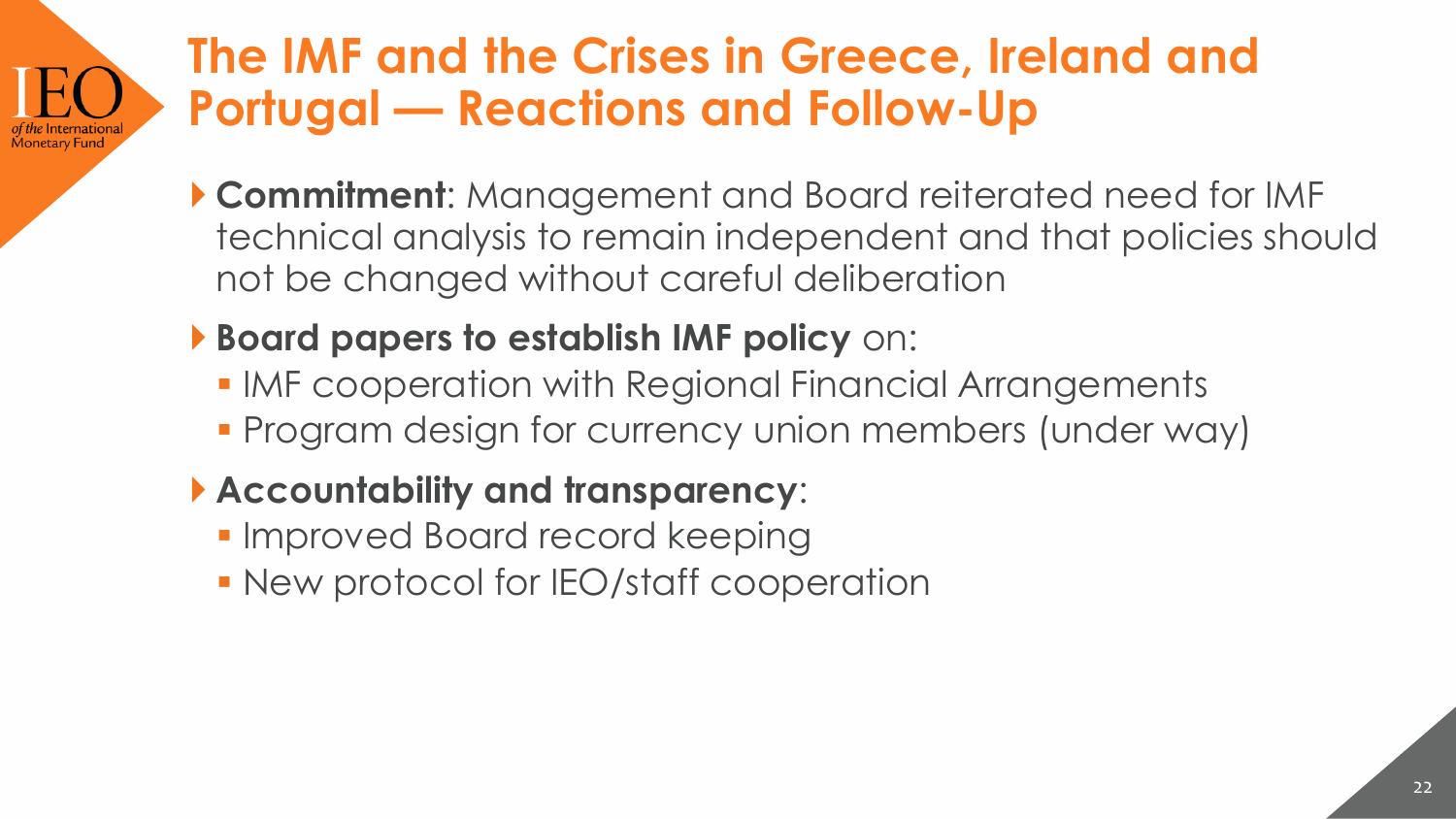#### **The IMF and Social Protection Monetary Fund**



#### **Why this evaluation?**

- Social protection is not an explicit part of the IMF's mandate but has received increasing attention from the Fund as an important contributor to macroeconomic stability
- ▶ Fund continues to be criticized for prioritizing adjustment over protection of vulnerable groups
- If the IMF has only limited capacity and expertise on social protection issues and needs to work closely with development partners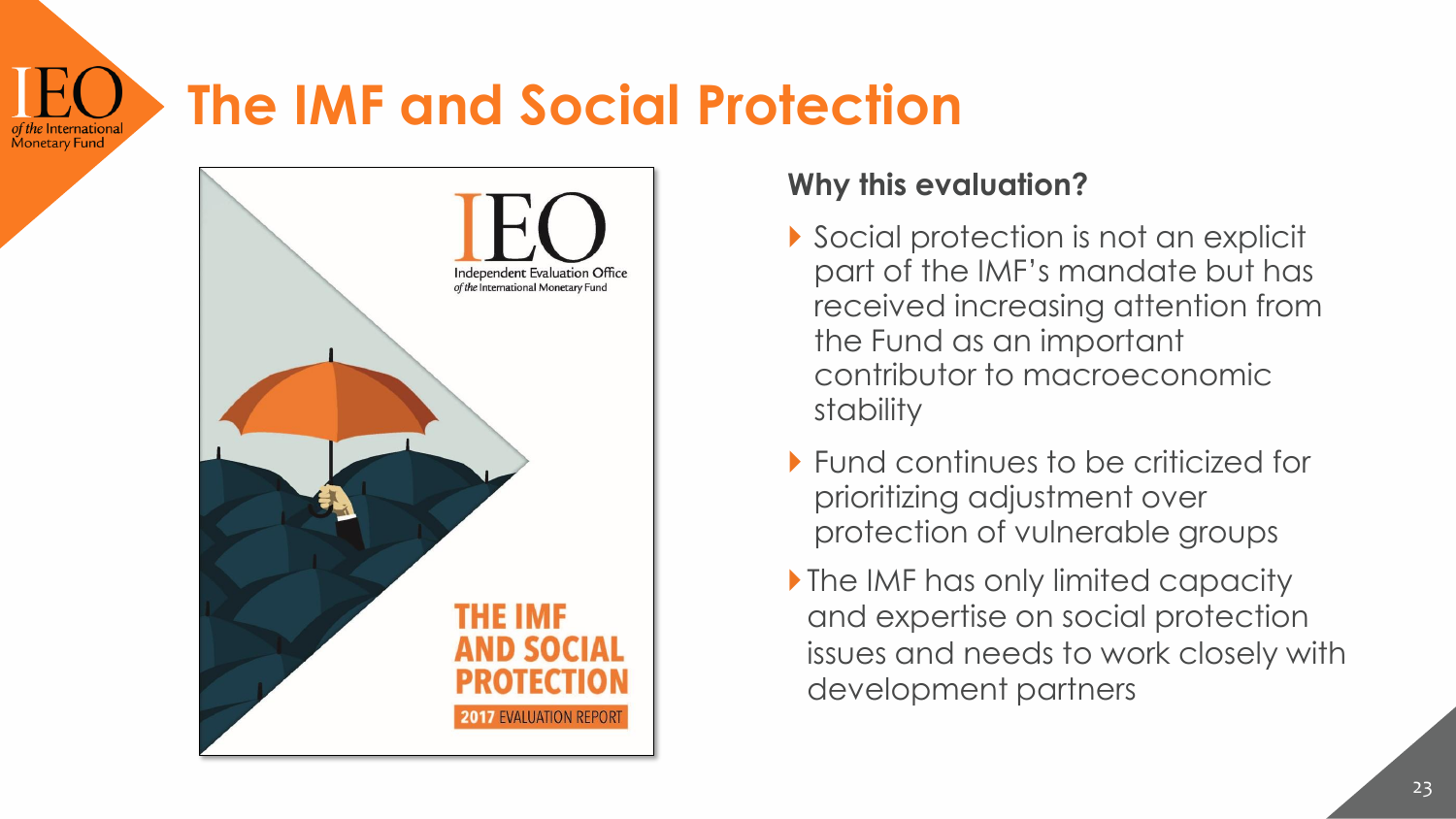# **IMF and Social Protection — Key Findings**

- Over the past decade, the IMF has expanded its work on social protection in **surveillance**, **lending**, and **technical assistance**
- Extent of **IMF involvement** varied across countries and time
- In the **program context:**

Monetary Fund

- The IMF took account of social protection concerns as a general practice
- But efforts to mitigate adverse effects of program measures on vulnerable groups had mixed success
- In **surveillance**, the IMF's policy advice was not always very deep, especially when it moved beyond fiscal concerns
- **Cooperation** with World Bank worked well but may be challenges ahead
- Credibility gap in **external communications**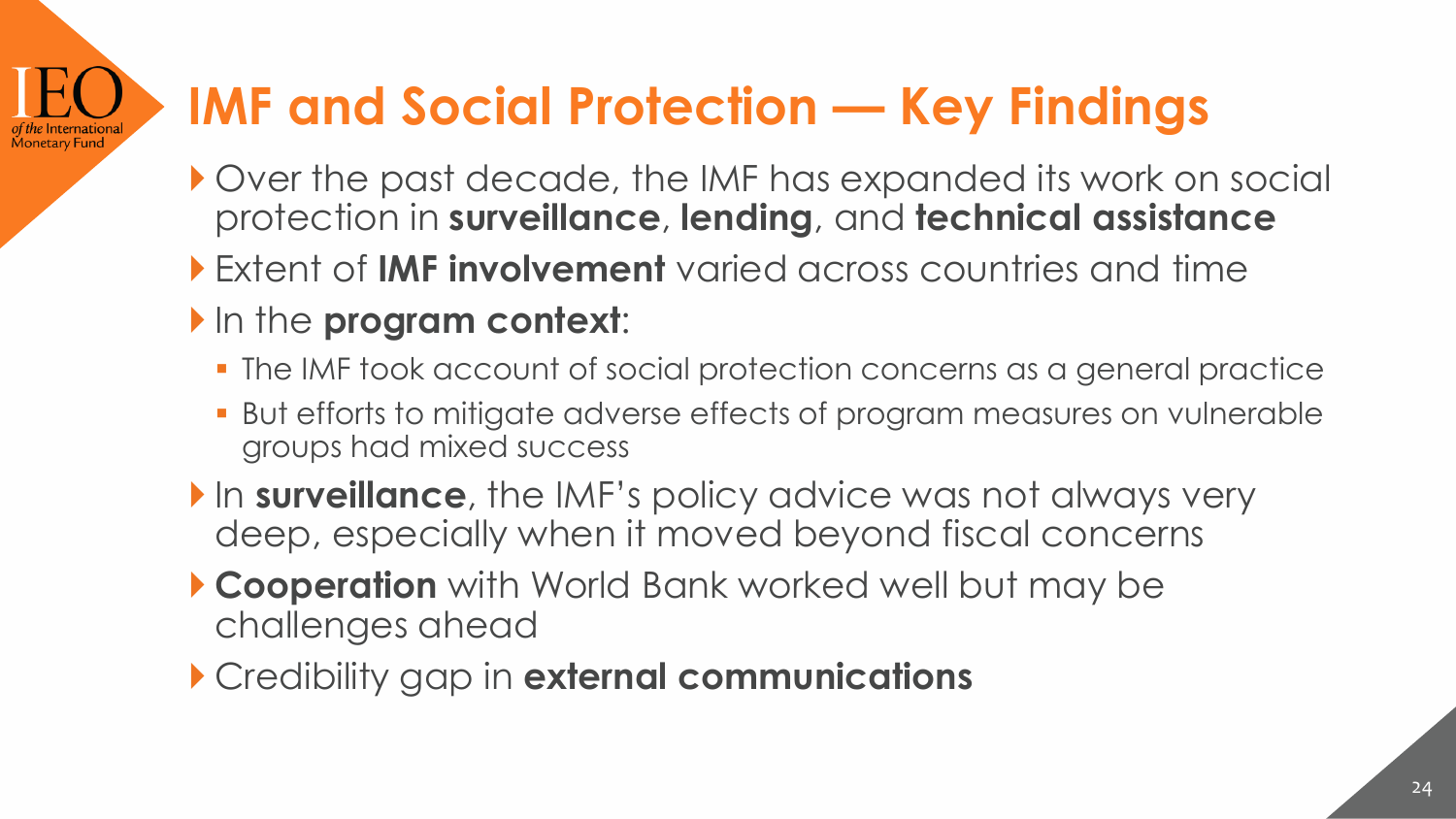## **IMF and Social Protection — Reactions and Follow-Up**

.<br>Monetary Fund

- **Management and Executive Board** endorsed the need for the IMF to work in this area given the increasing recognition of the macro relevance of inequality and social strains and **supported all IEO recommendations**
- Report attracted broad attention from **civil society**
- Management and staff prepared an **implementation plan**  which was approved by the Board
- Plan build around a Board paper to provide an **"institutional view"** to guide the Fund's engagement on social protection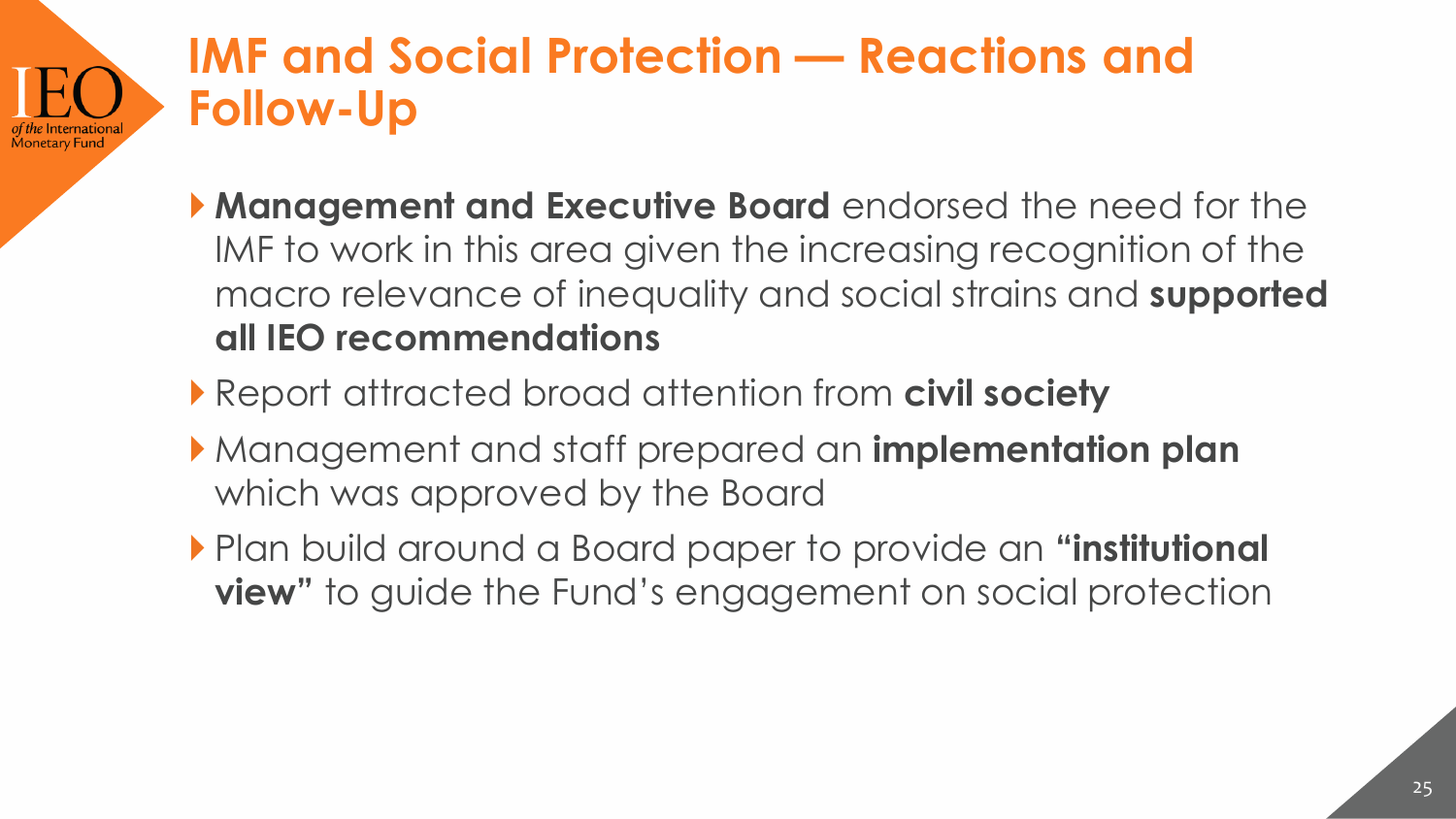# **17 Years of IEO's Work ─ Impact**



Source: Eighth Periodic Monitoring Report.

**Monetary Fund** 

- ▶ 85% of all recommendations endorsed by the Board
- Some action taken on 75% of these, of which, about 30% fully implemented
- But many actions still open many years after evaluation
- **Lessons:** 
	- Need for recommendations to be concrete and monitorable
	- **Seriously addressing intractable** issues takes time
	- **Follow-up process could be given** more teeth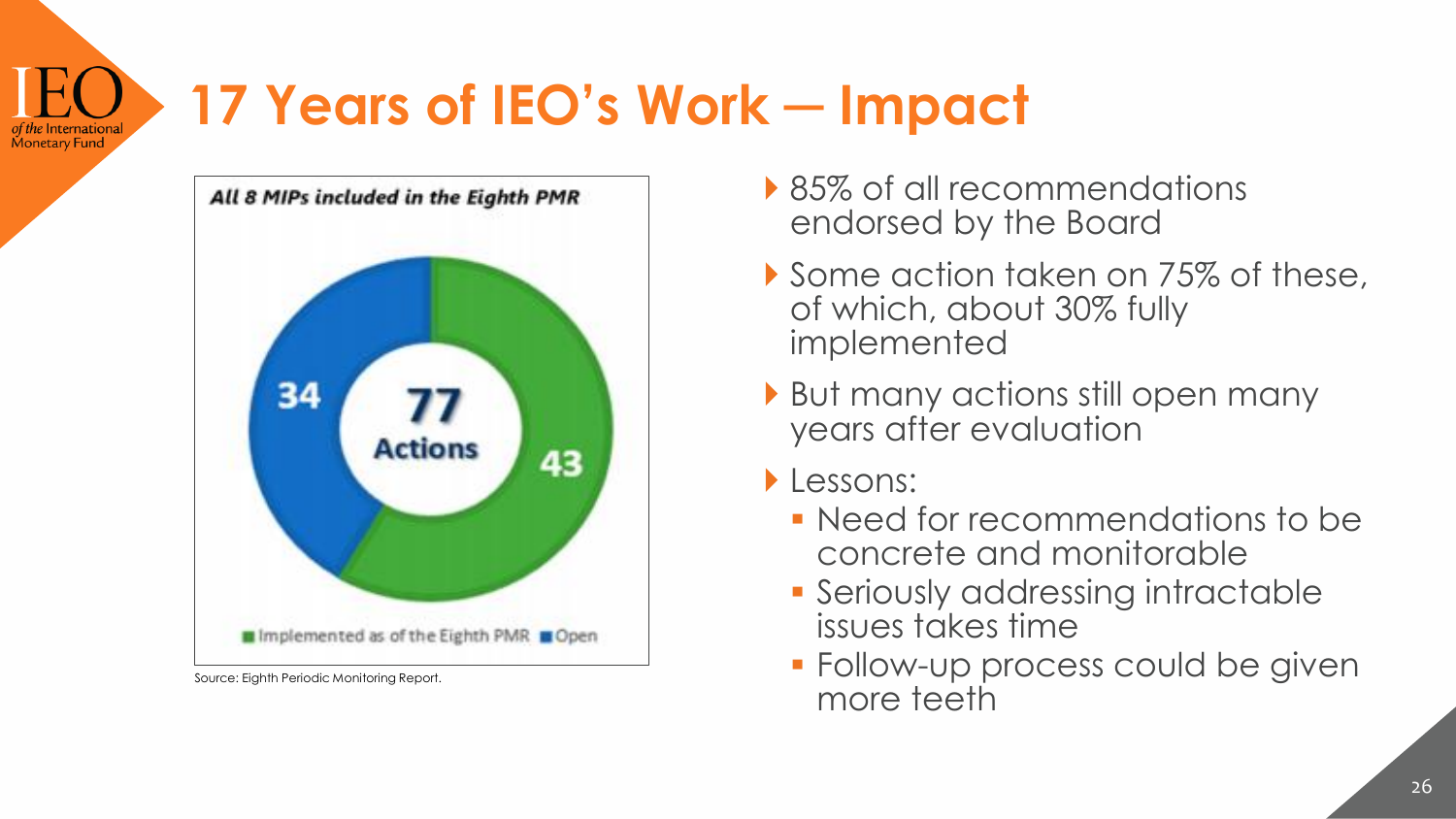#### **16 Years of IEO's Work ─ Recurring Issues** .<br>Monetarv Fund

- **Wishful thinking** and **group think**: attention to risks and uncertainty in surveillance and program design
- **Insufficient country specificity** and institutional context in analytical work and policy advice
- Need for greater **evenhandedness** in analysis and advice across members
- **Mission creep**: sustaining core expertise while meeting new challenges
- Organizational **silos;** difficult to integrate work across different parts of the institution
- Lack of **guidance** by the Executive Board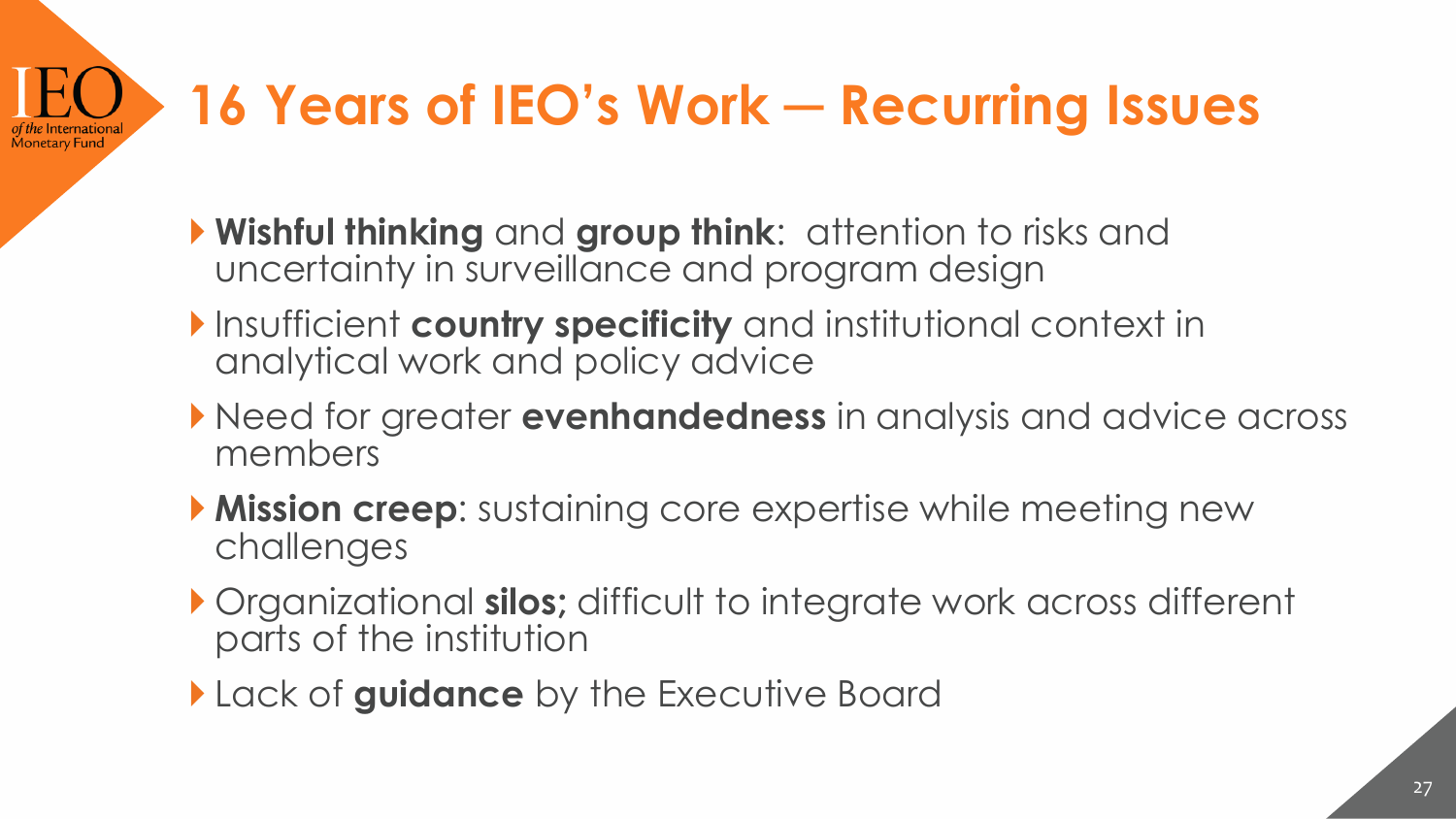#### **Evaluating the Evaluators** Monetary Fund

**Regular external evaluations of the IEO provide a valuable stock-taking and provide opportunities to strengthen the evaluation framework**

#### **2006 Lissakers Report found that "IEO has served the IMF well." To enhance its role:**

- IFO should not shy away from sensitive topics
- **IFO staff should be more diverse**
- Management and Executive Board should play a more active role in follow-up
- ▶ IEO should increase outreach

#### **2013 Ocampo Report: "IEO has been a successful institution"**

- Executive Board needs to own follow-up process.
- IMF Management and staff are sometimes defensive; more dialogue needed.
- IEO should increase in-reach activities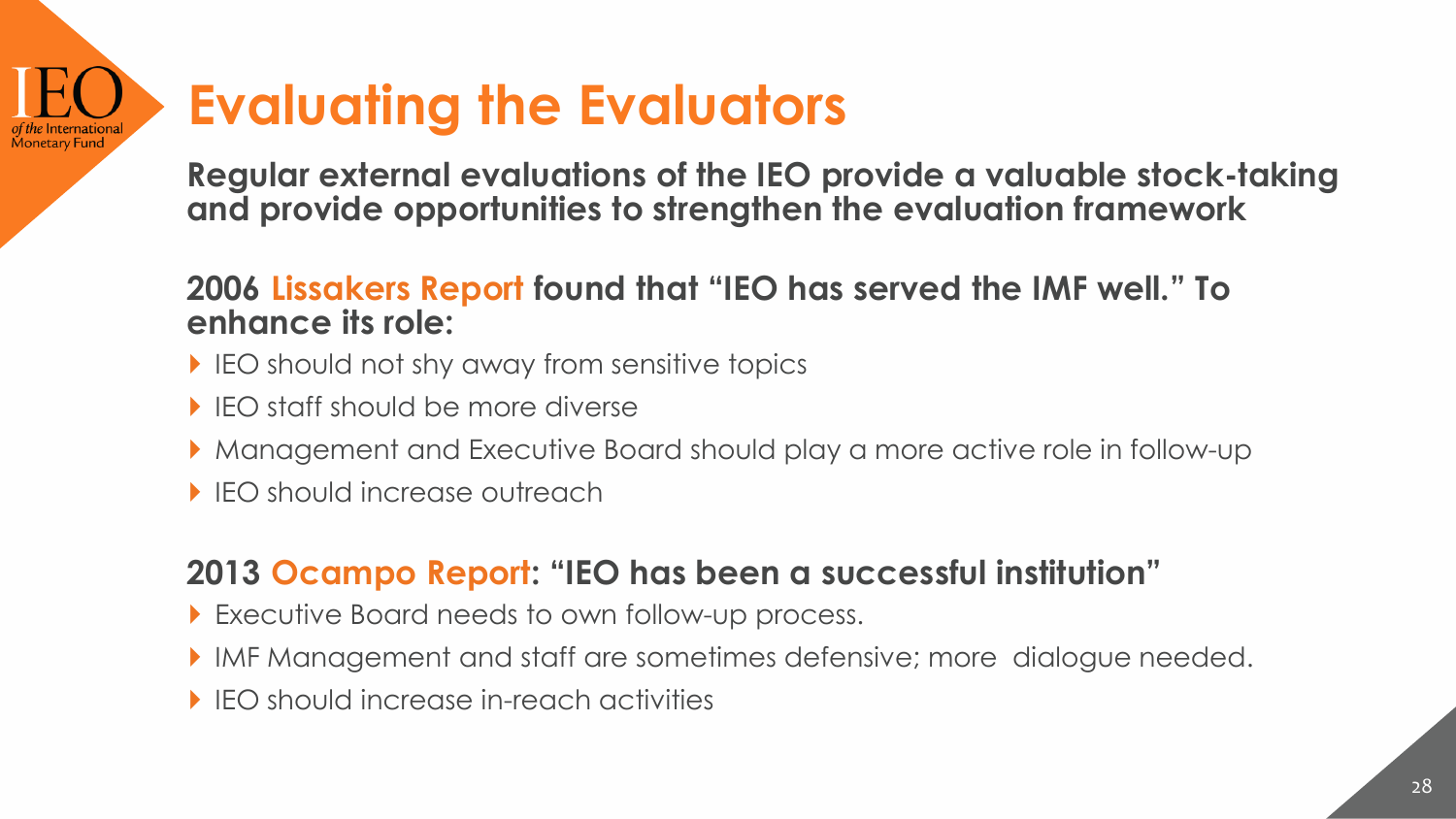### **IEO Current Work Program** Monetary Fund

#### **Evaluations in progress:**

- The IMF and Fragile States (March 2018)
- IMF Financial Surveillance (September 2018)
- IMF Advice on Unconventional Monetary Policy (Early 2019)

### **Updates in progress:**

- Structural Conditionality (May 2018)
- **IMF Governance (Fall 2018)**

### **External evaluation of IEO:**

Kaberuka Report (Summer 2018)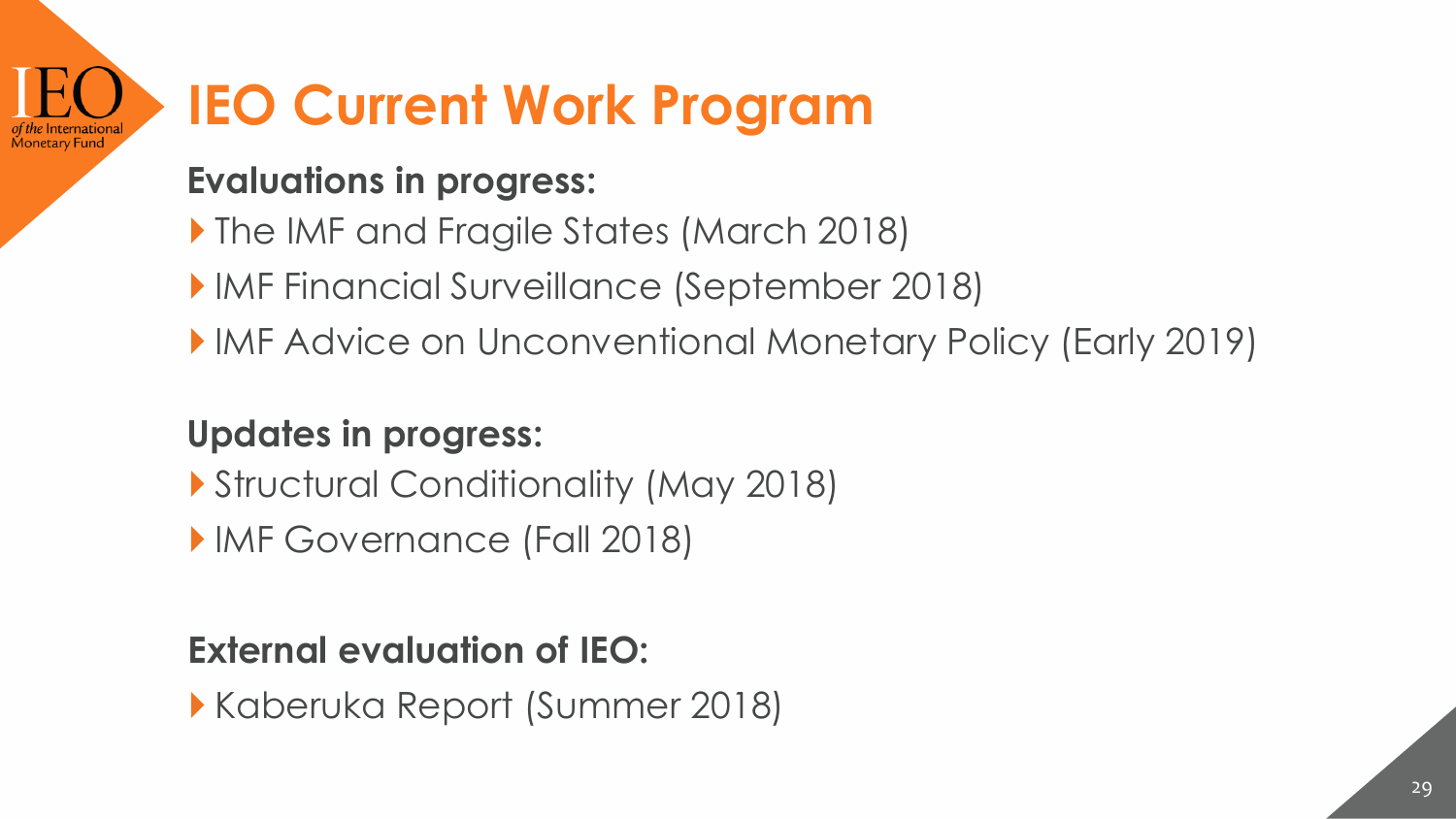

How well has the IMF adapted to new realities?

- Does the IMF's governance structure allow it to achieve traction and impact?
- Has the IEO helped enhance transparency and the IMF's external credibility?
- How can the IEO's impact be further enhanced?
- What topics should the IEO consider for future evaluations?